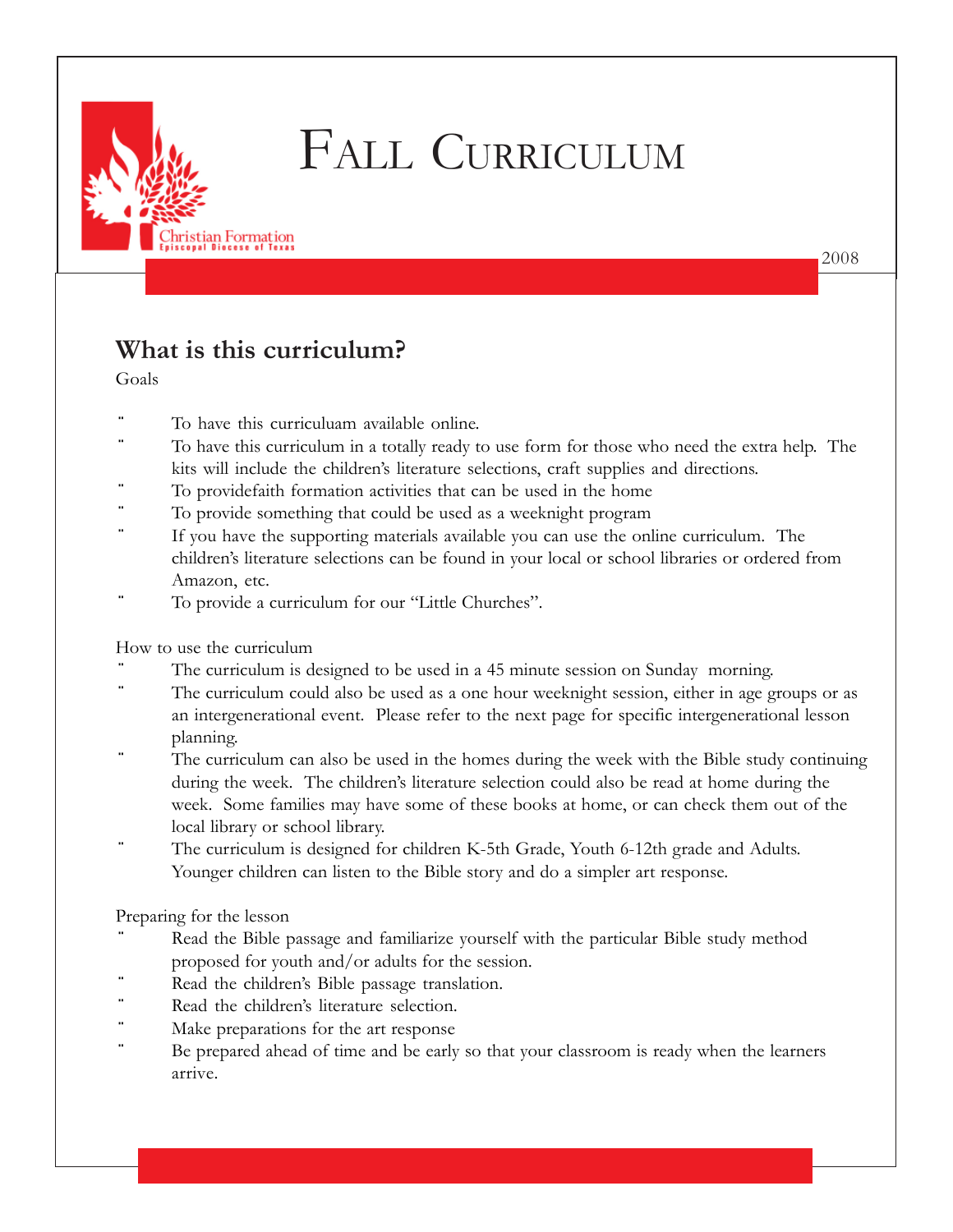#### **Using this curriculum in an intergenerational setting.**

- ¨ The time together can begin with opening prayer found on first page of the curriculum.
- ¨ You may tell the Bible story to the whole group.
- Or, you may break into adult and youth group and then the children's group separately.
- Adults and youth can read and participate in the Bible study while the children hear the story on their own level.
- Then all gather for the art response adults and youth can assist children or make a more sophisticated response or continue in discussion.
- The entire group could then convene for the reading of the children's literature selection and have conversation following that story. How do the biblical story and the children's literature piece compliment one another, shed new insight or make the story alive in another direction?
- You may include refreshments or in the case of the lesson with Stone Soup, make a meal together with all contributing.
- The Rag Coat would allow the whole group to bring fabric and perhaps make an altar hanging or banner quilt for the parish hall.

#### **Suggested time schedule**

#### 45 minute session

If you have more or less time, adjust accordingly.

*Janie Stevens Missioner for Christian Formation Episcopal Diocese of Texas 713.520.6444/800.318.4452 jstevens@epicenter.org*

#### **Creating a Sacred Space for the Lesson**

Greet each child as they enter and invite them to sit in a circle on the floor – no chairs are needed. Ask how they are doing.

Begin the class time with prayer.

Read or tell the Bible story. Remember that you are the curriculum from which they will learn the most – so practice and let the Story be your story. Don't rush. It is better to do fewer things and do them well and with purpose than to rush through the agenda.

If you don't have the children's books and can't get them through your community library , school library or from people in your church, please contact Janie Stevens at the Diocesan Center and she will get the books to you. If you have difficulty in getting the extra materials, please let her know that as well.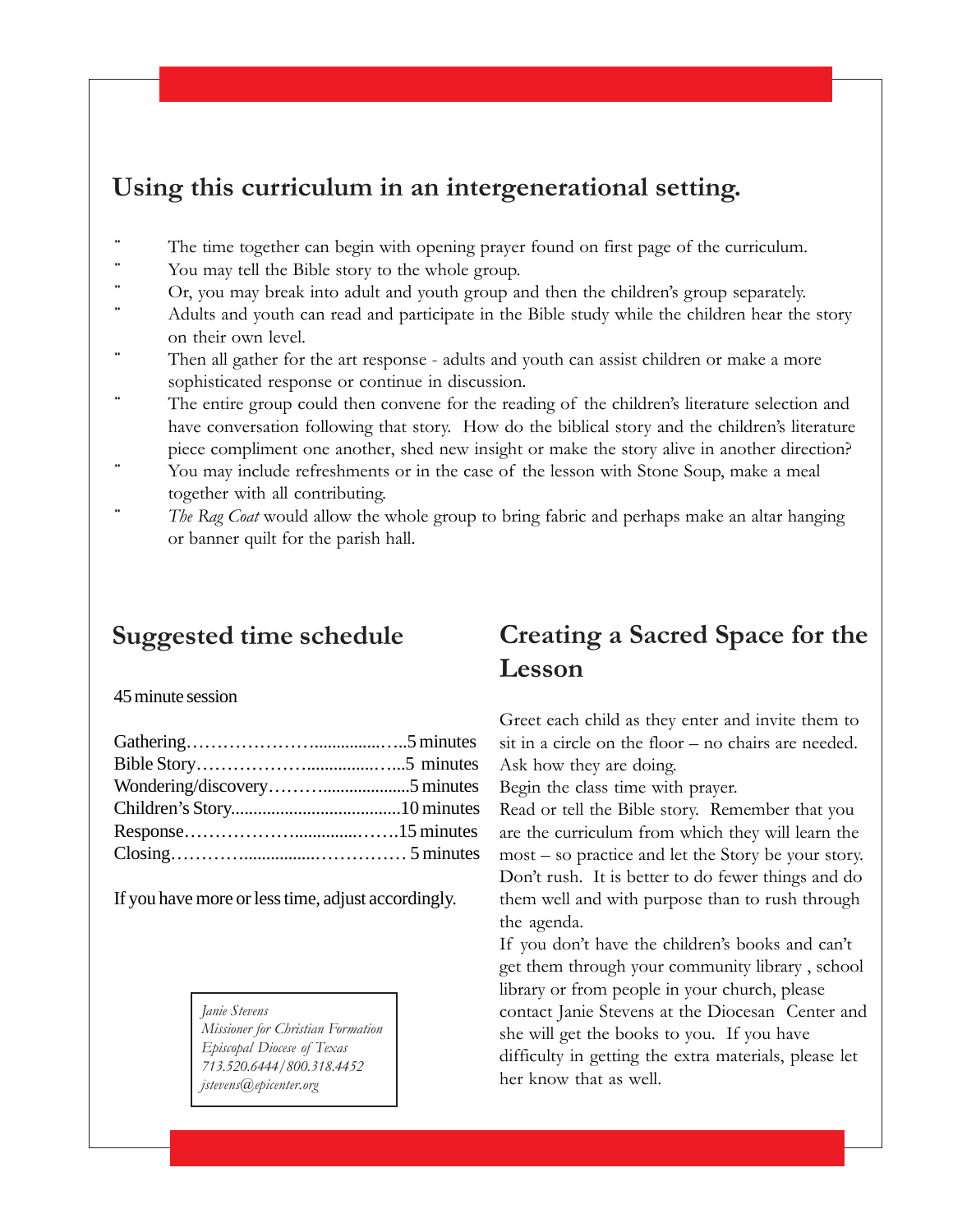#### **Bibliography**

*The Anglican Family Prayer Book*, Anne E. Kitch, Morehouse Publishing *The Book of Common Prayer*, Episcopal Church *I Sing a Song of the Saints of God*, Lesbia Scott, Morehouse Publishing *In Dialogue with Scripture*, The Episcopal Church *John for Everyone*, Tom Wright, Westminster John Knox Press *Mama, Do You Love Me?*, Barbara M. Joosse, Chronicle Books *Matthew for Everyone, Part One*; Tom Wright, Westminster John Knox Press *Noah's Ark*, Peter Spier, Dell Dragonfly Books *Peanut Butter and Jelly Prayers*, Julie B. Sevig, Morehouse Publishing *The Rag Coat*, Lauren Mills, Little, Brown and Company *The Relatives Came*, Cynthia Rylant, Bradbury Press *The Rainbow Fish*, Marcus Pfister, North-South Books *The Sneetches and Other Stories (What Was I Scared Of?)*, Dr. Seuss, Random House *Stone Soup*, Marcia Brown, Atheneum Books for Young Readers *Synthesis, A Weekly Resource for Preaching & Worship in the Episcopal Tradition The Table Where Rich People Sit*, Byrd Baylor,Alladin Paperbacks *Young Children and Worship,* Sonja M. Stewart & Jerome W. Berryman, Westminster/John Knox

#### **Prayers**

Almighty God, we entrust all who are dear to us to you never-failing care and love, for this life and the life to come, knowing that you are doing for them better things than we can desire or pray for; through Jesus Christ our Lord. Amen. (BCP 831)

O God of peace, who has taught us that in returning and rest we shall be saved, in quietness and confidence shall be our strength: By the might of your Spirit lift us, we pray, to your presence, where we may be still and know that you are God; through Jesus Christ our Lord. Amen. (BCP 832)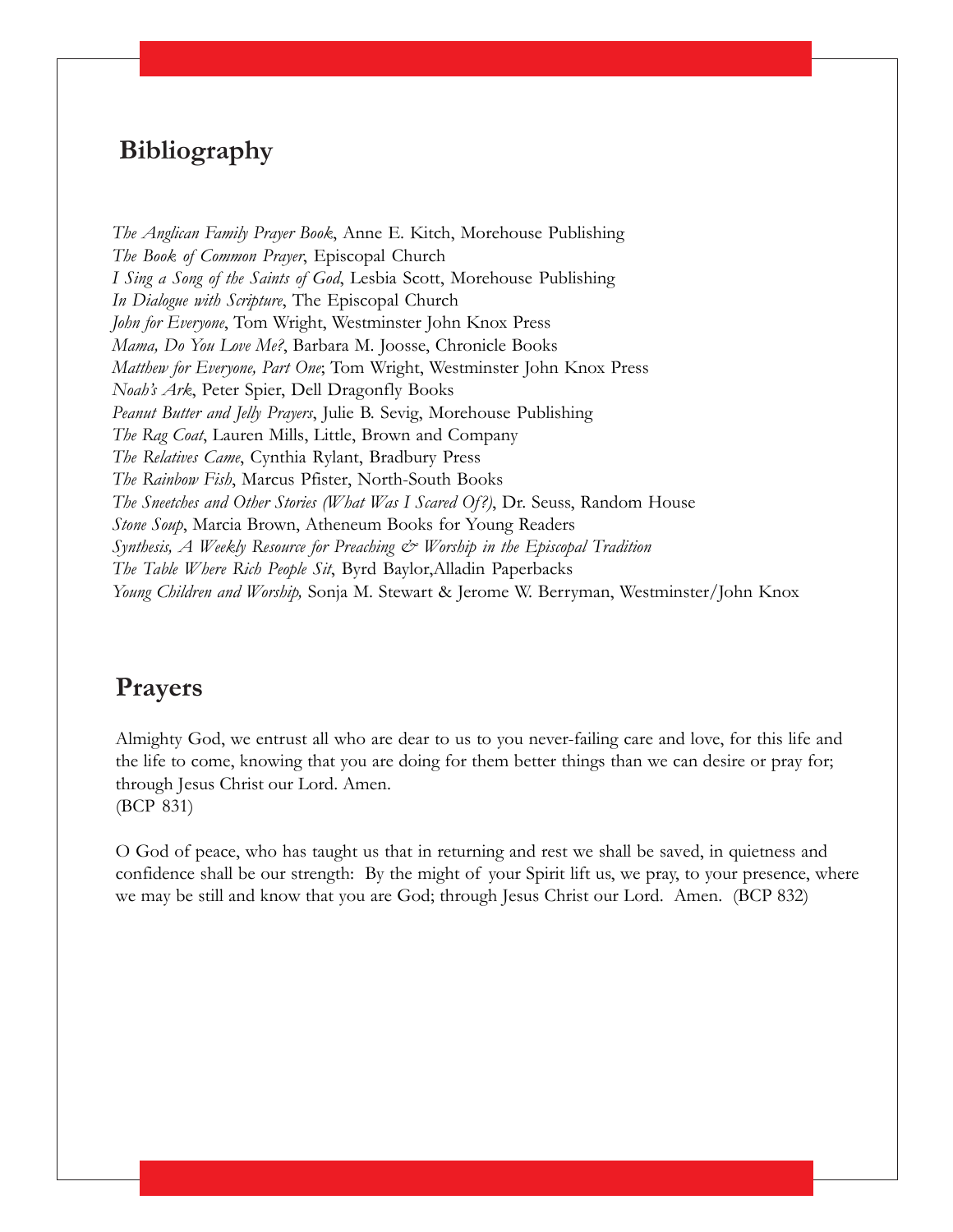#### **Crafts**

#### **Using the teacher's story materials**

Noah's Ark – If you do not have access to storytelling materials, cut out the cardstock animals, dove and ark to use when telling the story. These materials are also provided for children to take home so that they can retell the story.

The Good Shepherd - If you do not have access to storytelling materials, cut out the figures for telling this story. These materials are also provided for children to take home so that they can retell the story.

The Good Samaritan - If you do not have access to storytelling materials, cut out the figures for telling this story. These materials are also provided for children to take home so that they can retell the story.

The Rainbow Fish – Neon sticker scales for decorating the fish are included in the kit.

Feeding the 5000 – Bread, fish and baskets can be cut out to be used as storytelling materials. The pieces may be passed out to children before the story so that they can add their pieces as it is told. A separate coloring sheet is included with this story.

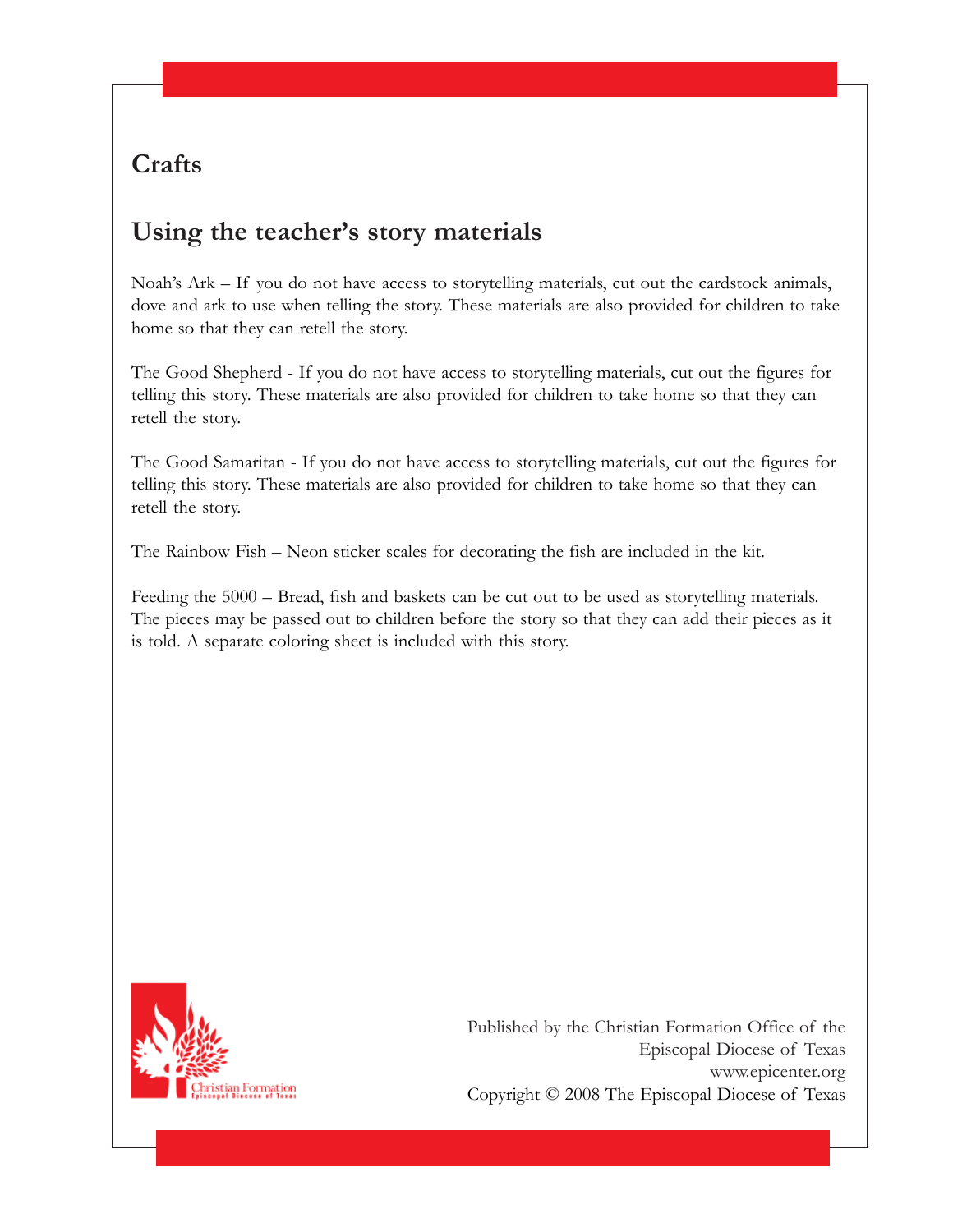

#### **St. Francis**

#### **Focus**

We remember this gentle and wonderful saint today

#### **Scripture**

Gen. 1:20-25

#### **Other Resources**

Blessing of Animals/Pets liturgy attached http://www.wtv-zone.com/phyrst/audio/nfld/ 15/creatures.htm. Copy and paste into your browser.

#### **Prayer of St. Francis**

Lord, make me an instrument of your peace; where there is hatred, let me sow love; where there is injury, pardon; where there is doubt, faith; where there is despair, hope; where there is darkness, light;

where there is sadness, joy.

Oh divine master, grant that I may not so much seek to be consoled as to console; to be understood as to understand; to be loved as to love; for it is in giving that we receive; it is in pardoning that we are pardoned; and it is in dying that we are born to eternal life.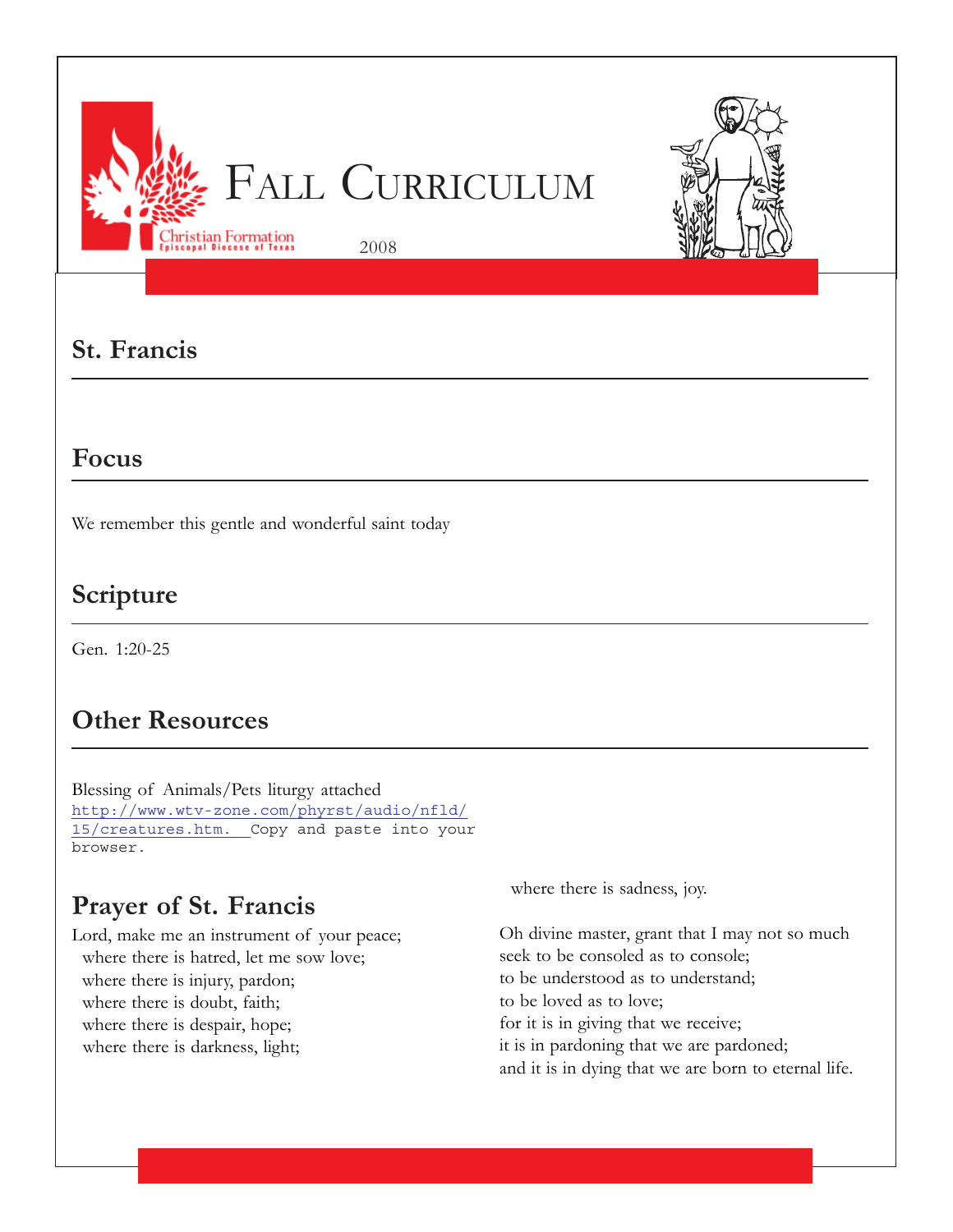#### **Scripture (taken from NRSV)**

#### **Genesis 1:20-25**

And God said, "Let the waters bring forth swarms of living creatures and let birds fly above the earth across the dome of the sky." So God created the great sea monsters and every living creature that moves, of every kind, with which the waters swarm, and every winged bird of every kind. And God saw that it was good. God blessed them, saying, "Be fruitful and multiply and fill the waters in the seas, and let birds multiply on the earth." And there was evening and morning, the fifth day. And God said, "Let the earth bring forth living creatures of every kind; cattle and creeping things and wild animals of the earth of every kind." And it was so. God made the wild animals of the earth of every kind, and the cattle of every kind, and everything that creeps upon the ground of every kind. And God saw that it was good."

#### **Why do we bless pets on this day?**

St. Francis of Assisi lived in Italy in the 12th century. Francis grew up in a wealthy family, but as a young man, he renounced his wealth and worldly possessions and lived very simply.

When Francis spoke, everyone listened, including the animals. He told the animals that Jesus loved them too.

In honor of this blessed saint of the church we gather today with our animals - our pets, our service animals, police dogs and horses, zoo animals and all God's creatures and give thanks for what they do for us and for what they mean to us.

#### **Stories about Francis**

Francis was born into a very wealthy family in Italy but as a young man, he decided to give all his wealth, his clothes - everything he had to help poor people. His family was furious and tried to keep him from doing this. He left his family and went on to found a religious order that is today known as the Franciscan order. The monks wear brown robes with a cowl collar. They shave their hair to remind them of the crown of thorns that was placed on Jesus' head on that Good Friday. They live in a vow of poverty and give all they have to the people around them.

Stories of Francis' love for animals and the earth abound. He wrote canticles (songs) to the sun, about plants and water and sky. He wrote prayers and told stories about animals. He believed that animals were loved by God and so deserved our love and care and honor.

There was a wolf who lived in the town of Gubbio, Italy. The wolf came into the town each evening, frightening the inhabitants or eating them. Francis went to speak to "Brother Wolf" and discovered that the wolf was hungry. Francis explained that being hungry was not reason enough to eat people and their pets, or to terrorize them. The wolf became very gentle, the people fed him and he gave the children in the town rides on his back.

 In the town of Gubbio, Francis built a small outdoor stable and put people in the stable to portray Mary, Joseph, the shepherds, the angels. Then he added the animals - cow, donkey, sheep, etc. When asked, Francis said, "Surely the animals praised the new Messiah just as the shepherds and angels did." And so today, we have Christmas creches with people and animals praising the newborn Messiah.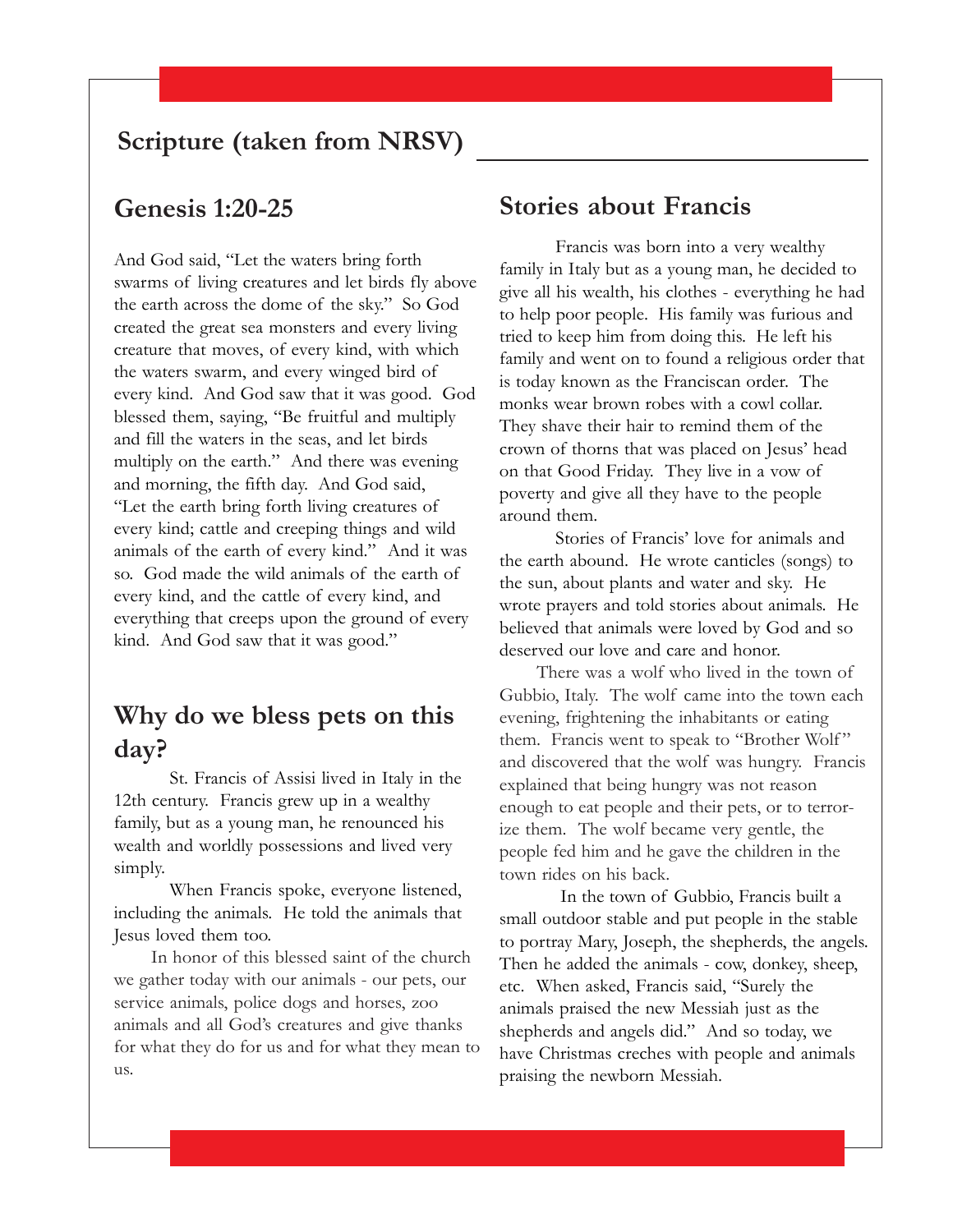#### **For Children**

Tell one or more of the stories of Francis. The children may enjoy participating in a pet blessing and a copy of an order of service is attached to this curriculum. Many pets have been through a lot the last month and we should honor them and their love for us.

#### **Art Response**

Children may like to smear peanut butter on pine cones and roll the cone in bird seed and then hang it where they can watch the birds eat it. They may also like to bring donations of pet food for the local shelters or SPCA.

You could make an animal mask using the paper plates in the curriculum box (if you are using that resource). See directions. They might bring a stuffed animal from home to decorate around the altar. You could stick stuffed animals throughout the sanctuary - snakes in the stairwell railing, bears on the speakers, etc.

#### **For Youth**

For this event, all of the parish will participate in the St. Francis liturgy for blessing pets.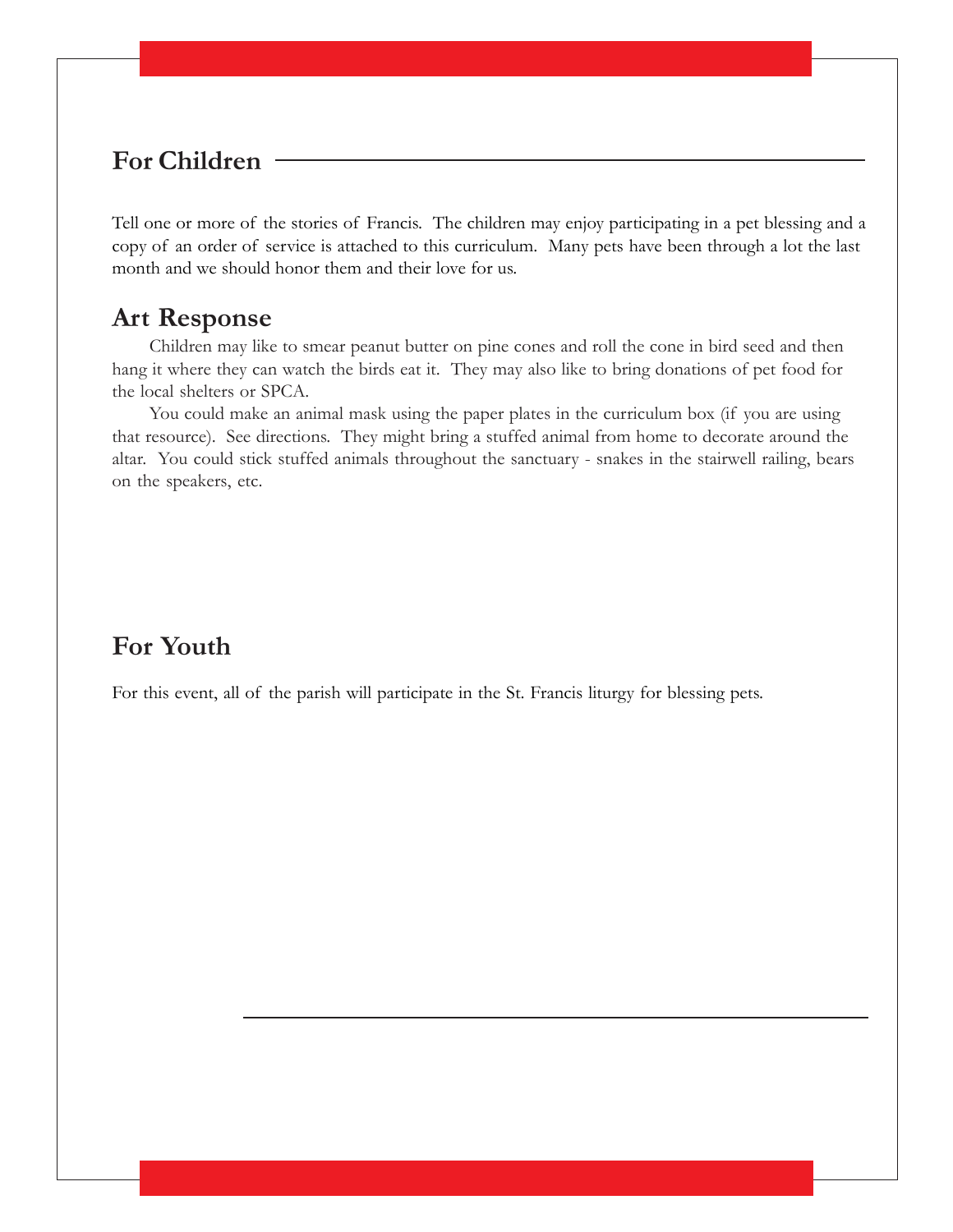#### **For Adults**

Intergenerational pet blessing and St. Francis liturgy should be an order for the day. Adults may like to read the prayer of St. Francis, thinking about recent experiences.

The Liturgy for Blessing of Pets/Animals is attached to this curriculum. Please feel free to make appropriate number of copies.

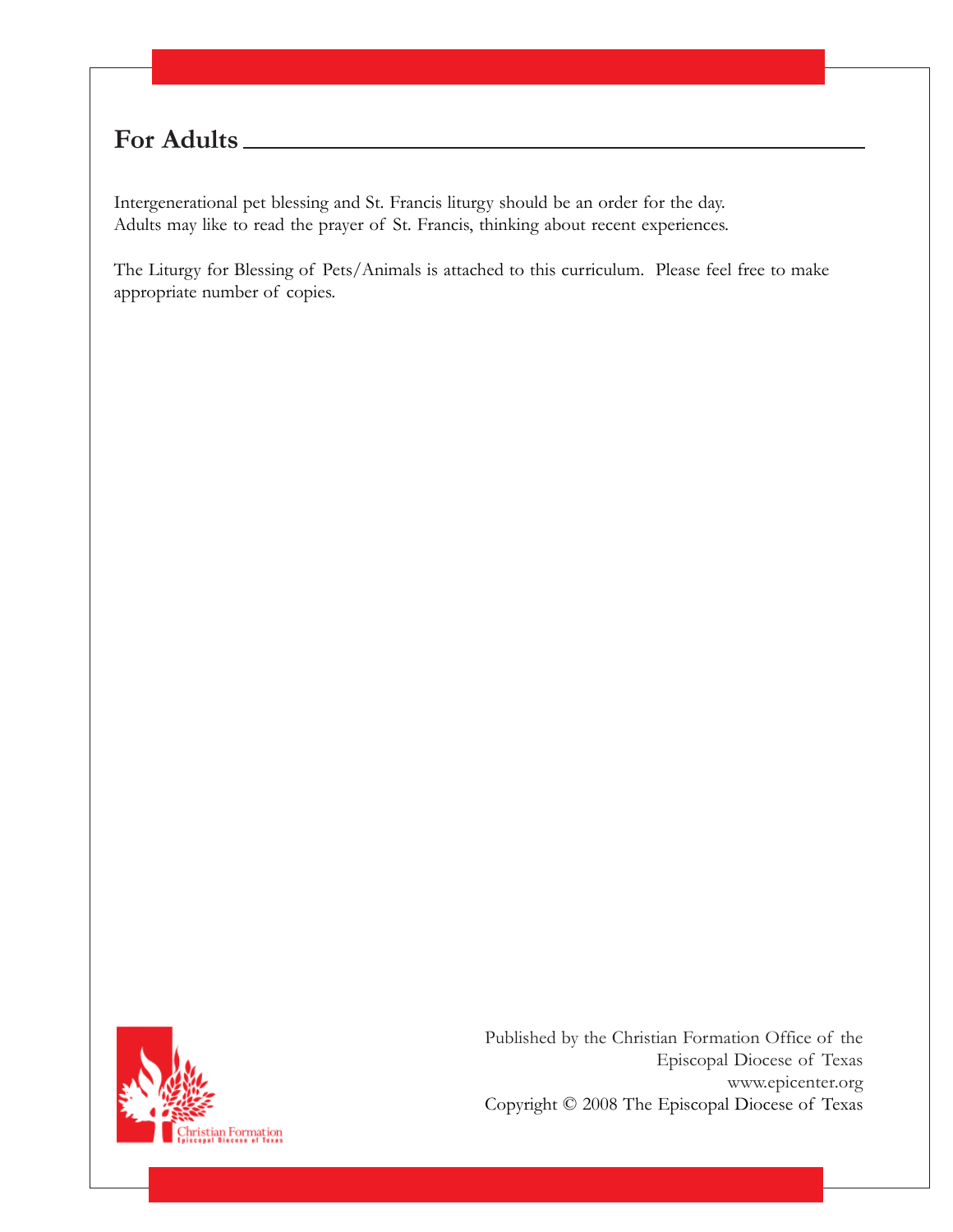

# FALL CURRICULUM



2008

# **Noah**

#### **Focus**

To remind us that God cares for us and loves us.

# **Scripture**

Genesis 6:14-7:12 (paraphrased)

# **Other Resources**

*Noah's Ark What Was I Scared Of?*

#### **Prayer**

As we go about our work and play this week may we be mindful of others, merciful God. Many in the world will go to bed hungry or afraid this night. Bless them and help us be a blessing to them. In the name of Jesus, our example of grace and mercy. Amen.

*(from Peanut Butter and Jelly Prayers,* by Julie B. Sevig, Morehouse Publishing*)*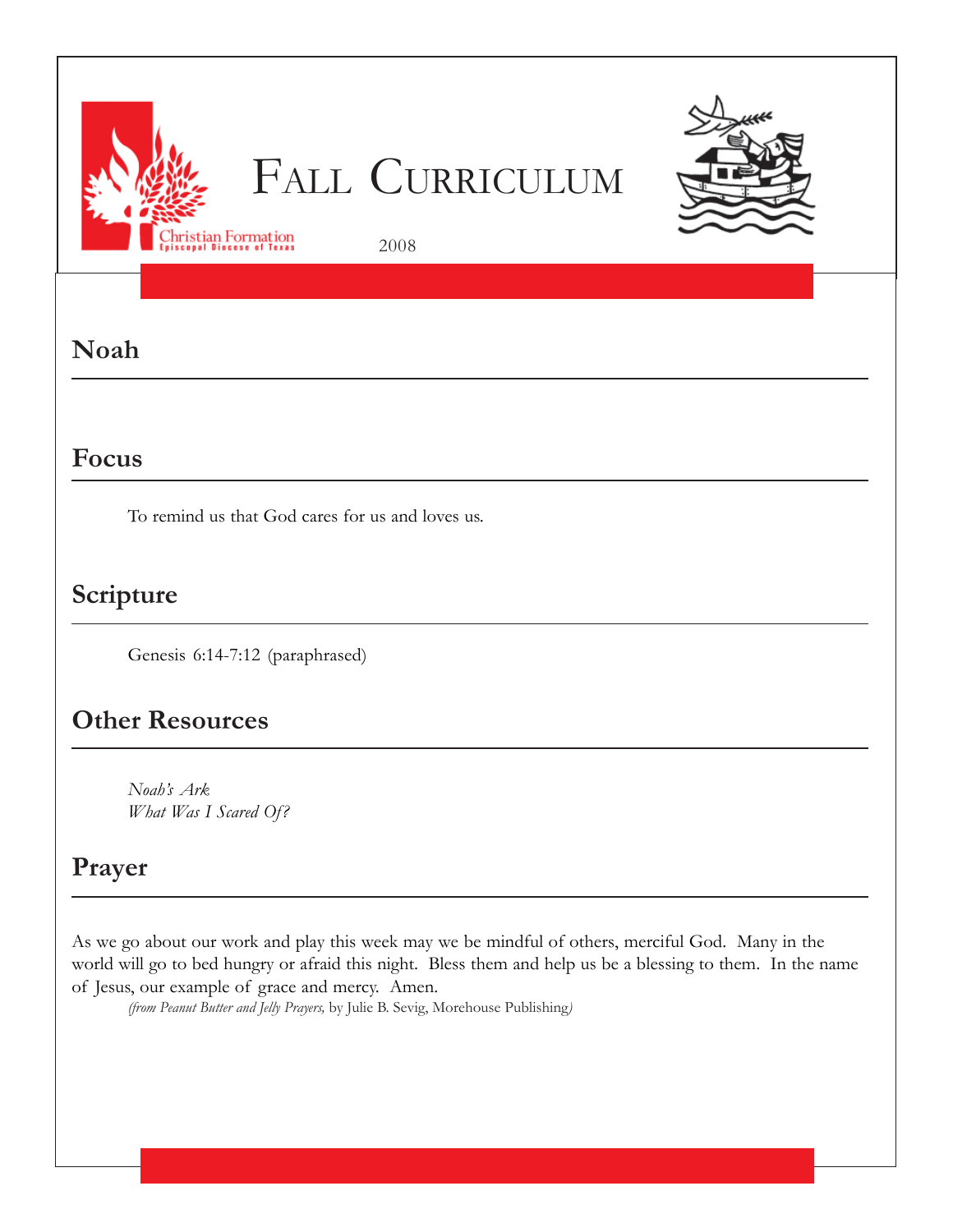#### **Scripture (taken from NRSV)**

#### **Genesis 6:14-7:12 (paraphrase)**

God said to Noah, "Make yourself an ark of cypress wood; make rooms in the ark, and cover it inside and out with pitch. This is how you are to make it: the length of the ark three hundred cubits, its width fifty cubits, and its height thirty cubits. Make a roof for the ark, and finish it to a cubit above; and put the door of the ark in its side; make it with lower, second, and third decks. For my part, I am going to bring a flood of waters on the earth to destroy from under heaven all flesh in which is the breath of life; everything that is on the earth shall die. But I will establish my covenant with you; and you shall come into the ark, you, your sons, your wife, and your sons' wives with you. And of every living thing, of all flesh, you shall bring two of every kind into the ark, to keep them alive with you; they shall be male and female. Of the birds according to their kinds, of every creeping thing of the ground according to its kind, two of every kind shall come in to you, to keep them alive. Also take with you every kind of food that is eaten, and store it up, and it shall serve as food for you and for them." Noah did this; he did all that God commanded him.

Then the Lord said to Noah, "Go into the ark, you and all your household, for I have seen that you alone are righteous before me in this generation. Take with you seven pairs of all clean animals, the male and its mate; and a pair of the animals that are not clean, the male and its mate; and seven pairs of the birds of the air also, male and female, to keep their kind alive on the face of all the earth. For in seven days I will send rain on the earth for forty days and forty nights; and every living thing that I have made I will blot out from the face of the ground." And Noah did all that the Lord had commanded him.

The rain fell on the earth forty days and forty nights. The waters increased and bore up the ark, and it rose high above the earth. The waters swelled and increased greatly on the earth; and the ark floated on the face of the waters. The waters swelled so mightily on the earth that all the high mountains under the whole heaven were covered. Only Noah was left, and those that were with him in the ark.

But God remembered Noah and all the wild animals and all the domestic animals that were with him in the

ark. And God made a wind blow over the earth, and the waters subsided; the fountains of the deep and the windows of the heavens were closed ...and the waters gradually receded from the earth. At the end of one hundred and fifty days the waters had abated; and the ark came to rest on the mountains of Ararat. At the end of forty days, Noah opened the window of the ark and sent out the raven; and it went to and fro until the waters were dried up from the earth. Then he sent out the dove from him, to see if the waters had subsided from the face of the ground; but the dove found no place to set its foot, and it returned to him to the ark, for the waters were still on the face of the whole earth. He waited another seven days, and again he sent out the dove from the ark and the dove came back to him in the evening, and there in its beak was a freshly plucked olive leaf; so Noah knew that the waters had subsided from the earth. Then he waited another sevens days, and sent out the dove; it did not return to him anymore.

Noah removed the covering from the ark and looked and saw that the face of the ground was drying. Then God said to Noah, "Go out of the ark, you and your wife, and your sons and your sons' wives with you. Bring out with you every living thing that is with you and be fruitful and multiply on the earth. And they left the ark.

Noah built an altar to God. God said, "I will establish my covenant with you and your descendants after you, that never again shall all flesh be cut off by the waters of the flood and never again shall there be a flood to destroy the earth. God said, "This is the sign of the covenant that I make between me and you and every living creature that is with you, for all future generations: I have set my bow in the clouds, and it shall be a sign of the covenant between me and the earth. When I bring clouds over the earth and the bow is seen in the clouds, I will remember my covenant that is between me and you and every living creature of all flesh; and the waters shall never again become a flood to destroy all flesh. When the bow is in the clouds, I will see it and remember the everlasting covenant between God and every living creature of all flesh that is on the earth. God said to Noah, "This is the sign of the covenant that I have established between me and all flesh that is on the earth."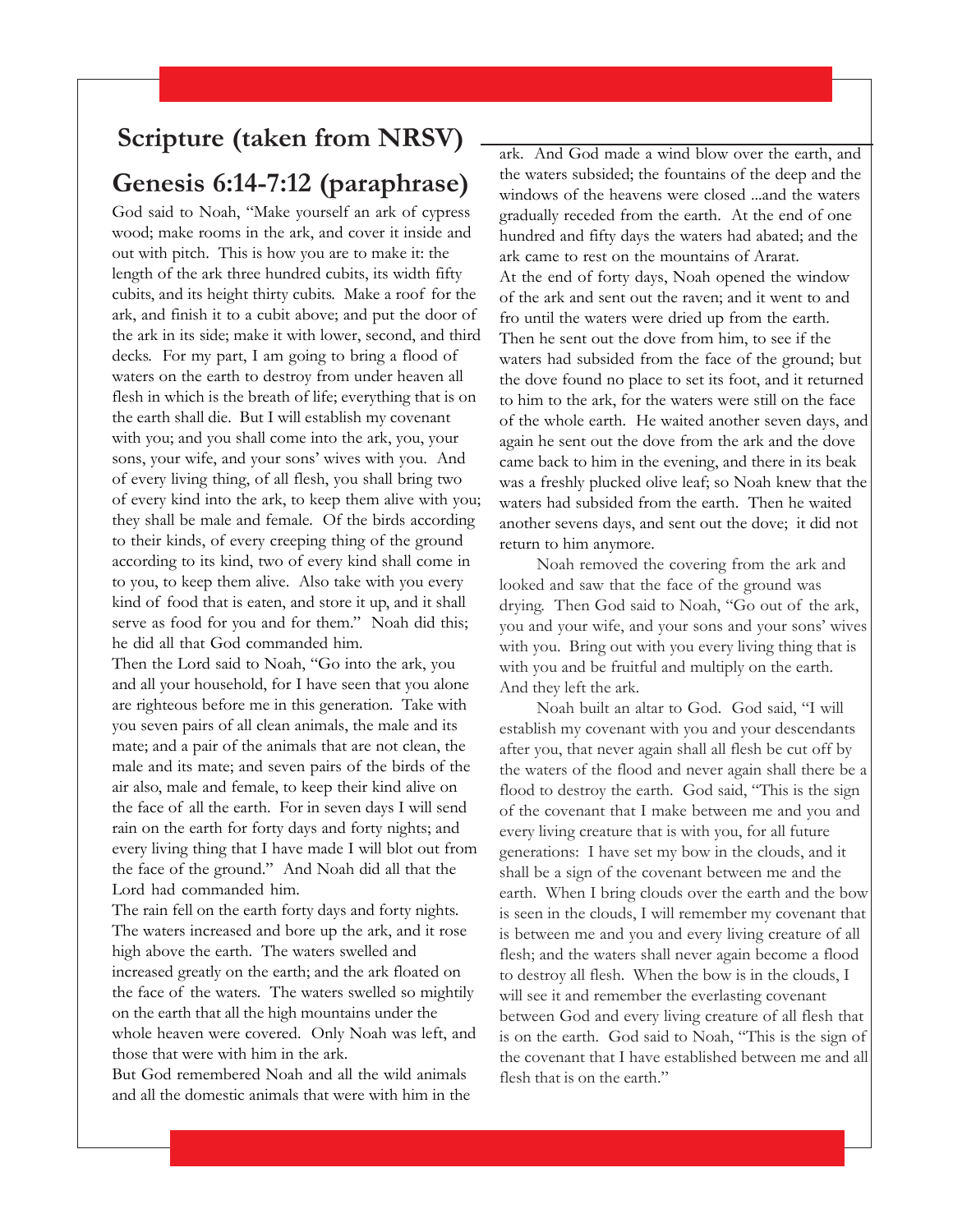#### **For Children**

#### **The Story:**

If you have an ark available you may plan to use it or the book in the curriculum.

Allow the children to carefully place the animals and Noah and family in the ark if possible. Very deliberately close the door to the ark or pull up the ladder, etc. to reaffirm that all were safe. And then when the water has gone down and the dove doesn't return, have the children carefully open the ark and take the animals out and put them in a "safe place."

If your nave has the traditional ship ceiling and you can bring the children into the nave, have them lie down on the floor and look up at the ceiling. Talk about how it reminds us of a boat - the ark, as a matter of fact, and that early Christians referred to the building in which they worshiped as the ship of salvation.

 God caried for Noah and Noah's family and the animals. No one got off the ark until it was safe to do so and God gave Noah and his family the gift of the ranbow and a promise.

#### **The Reflection:**

Following the story you may wish to use these questions.

- 1. I wonder how it must have felt to be in that ark?
- 2. I wonder how Noah felt when the dove returned?
- 3. I wonder how Noah felt when the dove did not return?
- 4. I wonder how the animals felt when they got off the ark?
- 5. I wonder if you have ever been afraid?

#### **The Art Response:**

Provide paper and crayons, colored pencils and markers for children to illustrate the story. If you use the pattern of the ark to color help them finish the work to take it home.

#### **Children's Story**

The children's book selection for this story is *What Was I Scared Of? b*y Dr. Seuss. Engage the children in conversation afterwards using questions 5 and 6 above.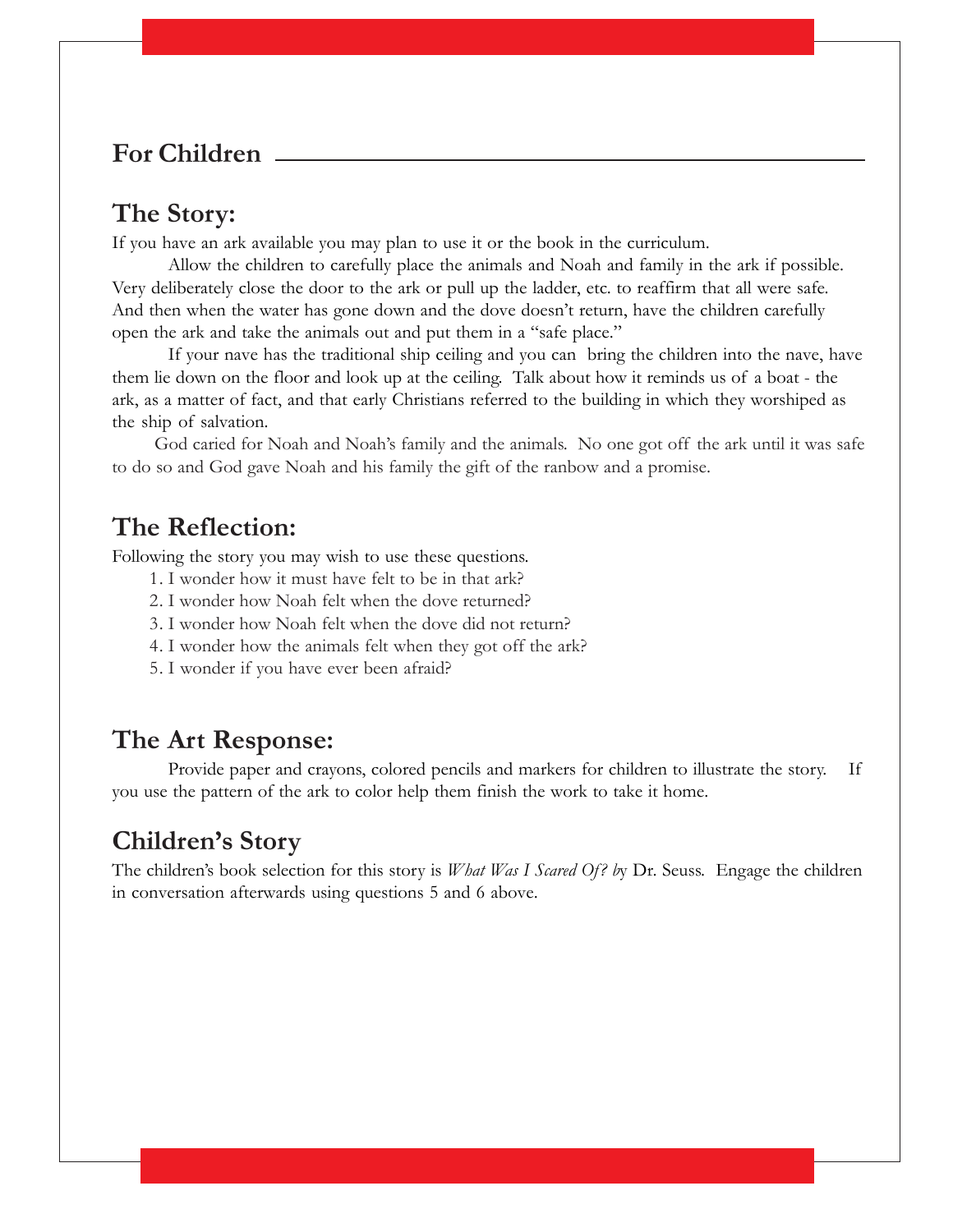#### **For Youth**

Open with prayer

 The following Bible Study method is often called the Oral Tradition Method or African Bible Study." This is taken from *In Dialogue with Scripture*.

Before the reading, ask people to listen for the word or phrase that catches their attention. Do plan to use the printed version of the reading from this curriculum. For this particular method of Bible study it is imperative that all read from the same version. Ask someone to read the passage slowly.

Ask participants to recall and write down the word or phrase that caught their attention. Invite participants to say the word or phrase with the group.

Ask someone else to read the passage and invite participants to think/write about "Where does this passage touch my life, my community, our nation, our world today?" Invite to them to think about all the people they would encounter, not just those in their own "circle of friends." Invite the group to share.

Ask a third reader to read the passage and ask participants to thnk/write about: "From what I have heard and shared, what does God want me to do or be this week? How does God invite me to change?" The group may share these thoughts.

*It is important to remember to keep the responses brief. Do not elaborate, explain or teach. It is not a discussion group in this particular format.*

# **For Adults**

Adults can use the format for Youth.

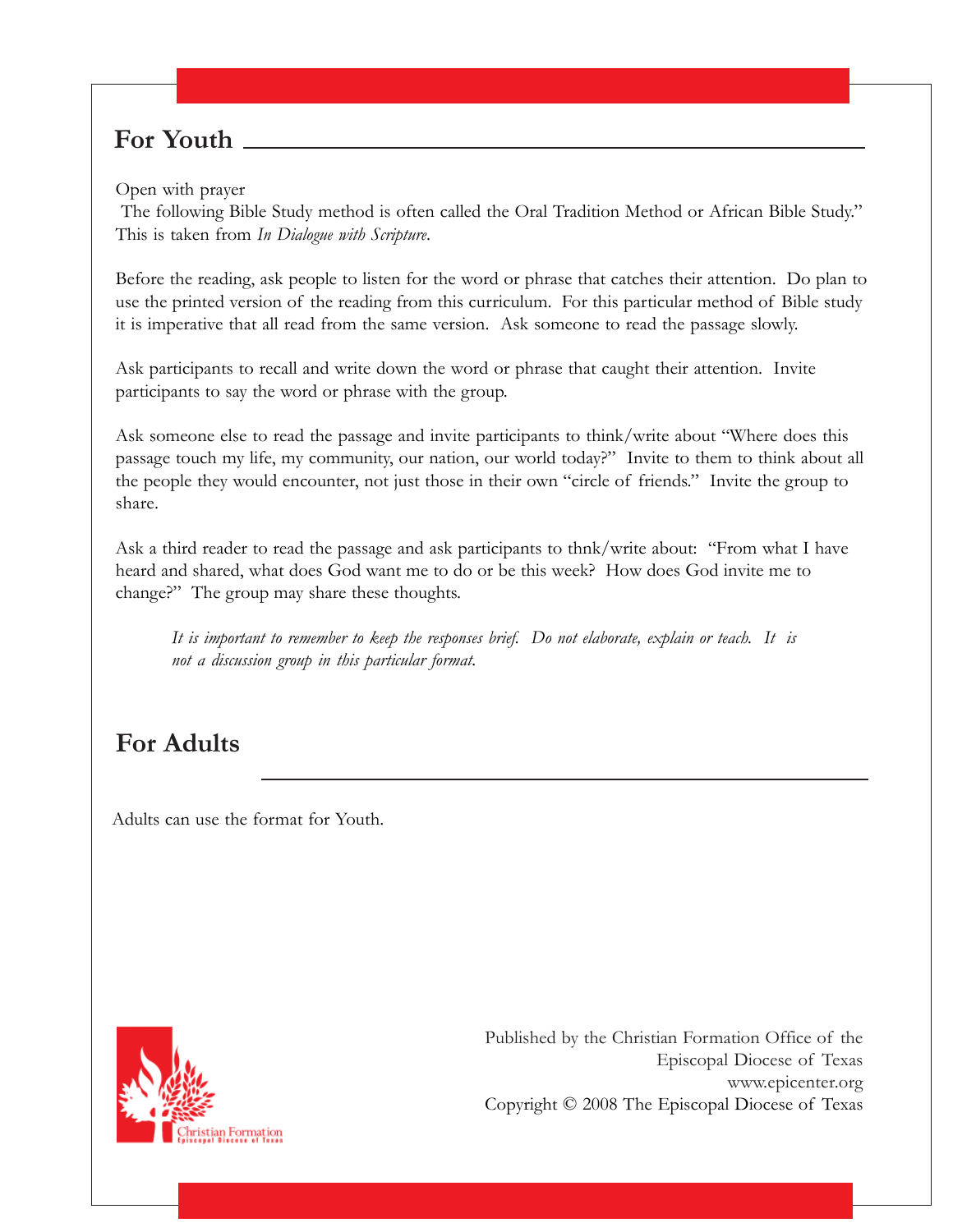

# **Good Shepherd**

#### **Focus**

Jesus is the Good Shepherd. We are his sheep and he calls us by name.

# **Scripture**

Psalm 23 Luke 15: 3-7

#### **Other Resources**

*Mama, Do You Love Me*, by Barbara Joosse

#### **Prayer**

We thank you, loving God that you care for us with the gentle touch of a mother, the loving presence of a father.

Bless all who lead in our homes, schools and work in this country and in our world.

May they be slow to anger and abounding in steadfast love.

May we - both children and adults - cherish one another and treat all people according to the example of Jesus, who is with us today. Amen. (*Peanut Butter and Jelly Prayers*, Julie B. Sevig, Morehouse Publishing)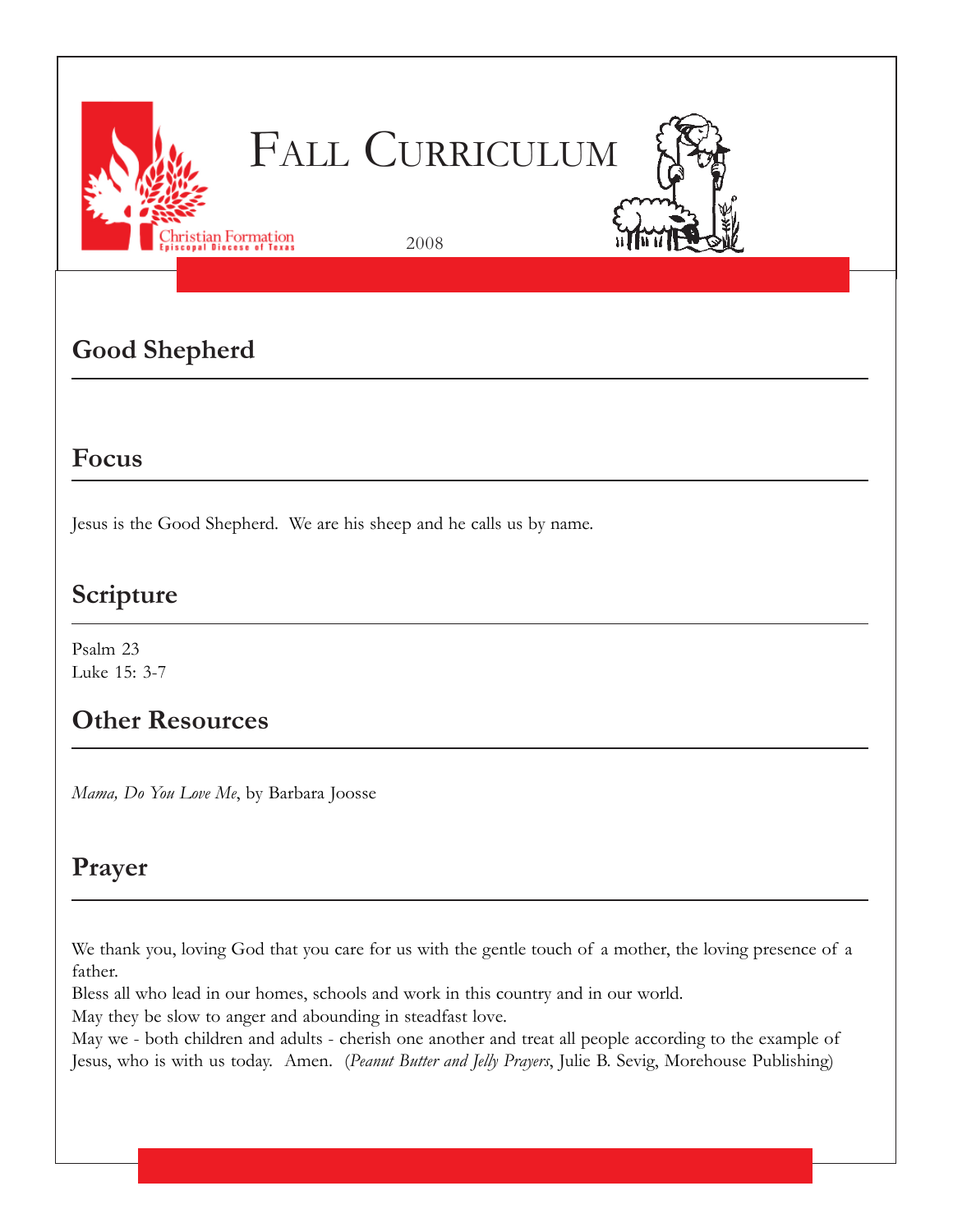#### **Scripture (taken from NRSV)**

#### **Psalm 23**

The Lord is my shepherd; I shall not be in want. He makes me lie down in green pastures and leads me beside still waters. He revives my soul and guides me along the right pathways for his Name's sake. Though I walk through the valley of the shadow of death, I shall fear no evil; for you are with me; your rod and your staff, they comfort me. You spread a table before me in the presence of those who trouble me; you have anointed my head with oil, and my cup is running over. Surely your goodness and mercy shall follow me all the days of my life, and I will dwell in the house of the Lord forever.

#### **Luke 15: 3-6**

So he told them this parable: Which one of you, having a hundred sheep and losing one of them, does not leave the ninety-nine in the wilderness and go after the one that is lost until he finds it? When he has found it, he lays it on his shoulders and rejoices. And when he comes home, he calls together his friends and neighbors, saying to them, "Rejoice with me, for I have found my sheep that was lost."

#### **The story for children**

*Use the figures of the Good Shepherd and the sheep with these materials to tell the story. Move each figure very slowly and deliberately. Don't rush.*

There once was someone who said such amazing things and did such wonderful things that people began to follow him. But they didn't know who he was.. So one day they simply had to ask him and he said….

I am the Good Shepherd. I know each one of my sheep by name.

And they know the sound of my voice. So when I call my sheep from the sheepfold, they follow me.

I walk in front of the sheep to show them the way.

I show them the way to the good green grass. I show them the way to the cool, clear, still water. And when there are places of danger.

I show them the way to pass through.

So they can come safely home to the sheepfold.

But if one is missing, I go and find that sheep and bring it back safely to the sheepfold.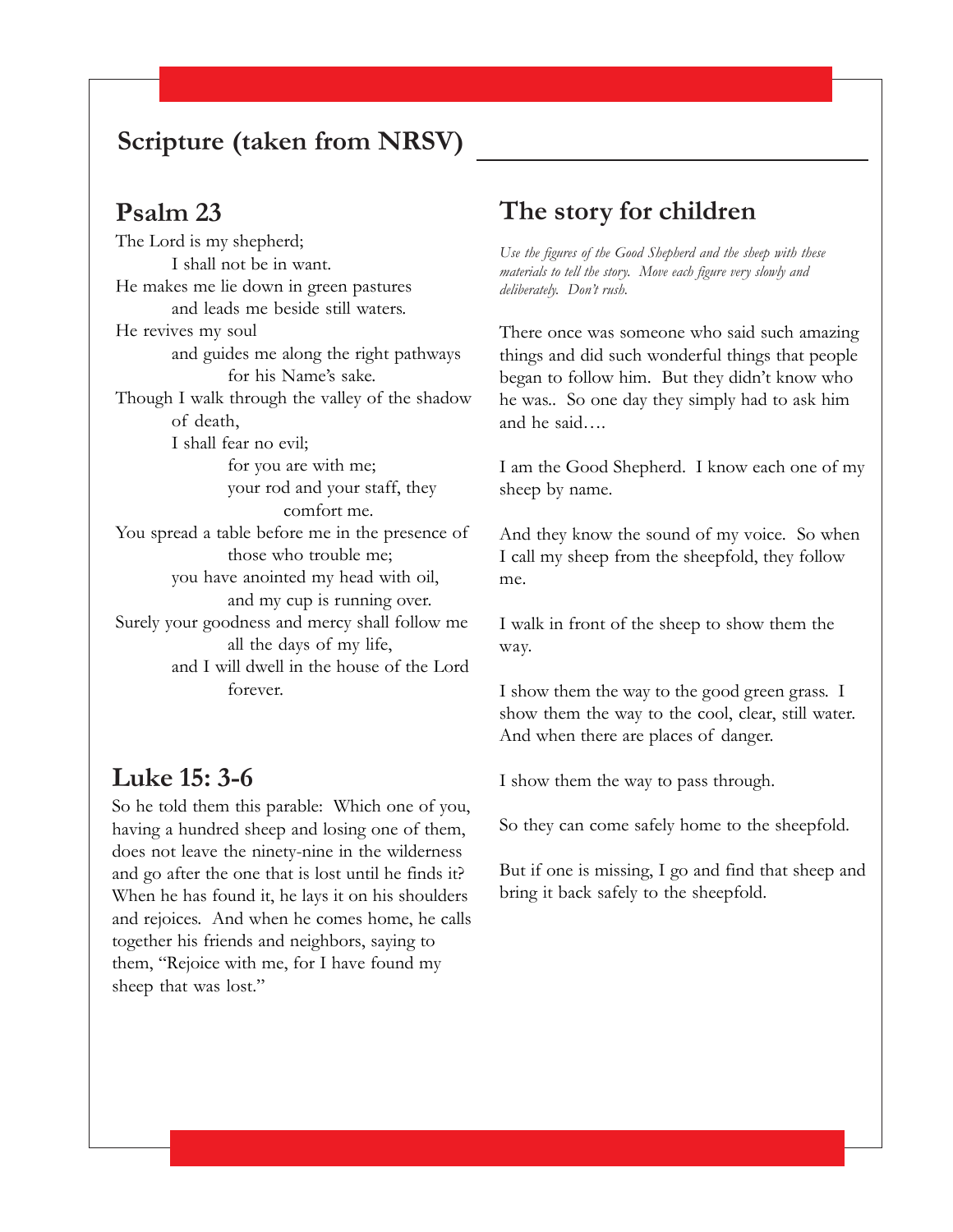#### **For Children**

# **Wondering Questions**

- 1. Recall the story of Noah last week. What can we bring from that story to this one?
- 2. What are the places of danger we have found?
- 3. I wonder where this place really is (gesture to the shepherd and sheep)
- 4. I wonder if the sheep have names?. . .
- 5. I wonder if the sheep are happy in this place? . . .
- 6. I wonder how many sheep really could live in this place? . .
- 7. I wonder if you have ever had to go through places of danger?
- 8. I wonder how the sheep feel with the Good Shepherd? . . .
- 9. I wonder if you have ever heard the Good Shepherd call your name?

#### **Art Response**

Help the children color, cut out and glue onto popsicle sticks the figures of the Good Shepherd and the sheep. Encourage them to take these home and tell the story to their families.

#### **Children's Story**

*Mama, Do You Love Me?*

Remind the children that there was no place the little girl could go or anything that she could do that would keep her mother from loving her. God is like that too.

#### **For Youth**

You may wish to make copies of the clip art icons of the Good Shepherd for each learner and provide colored pencils for them to color and then put in their room. You may wish to purchase wooden plaques from a craft store for them to glue the icon on.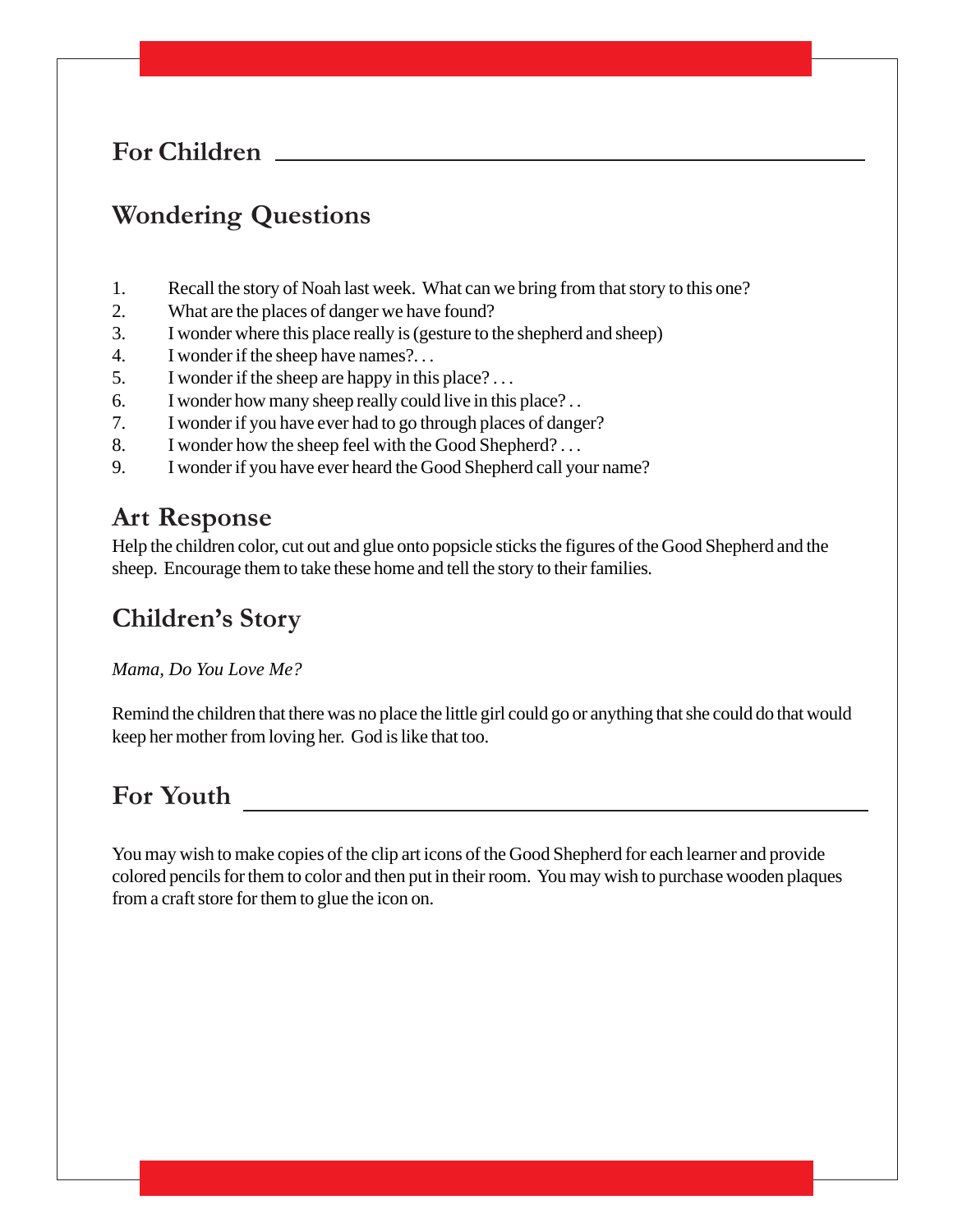#### **For Adults**

Using the two scripture passages, select two readers - one to read the Psalm and one to read the parable. Then discuss:

- 1. When have you been in places of danger?
- 2. Have you ever heard the Good Shepherd call your name?
- 3. You may like to rewrite the 23rd Psalm in your own words reflecting your own situation at this point in time.

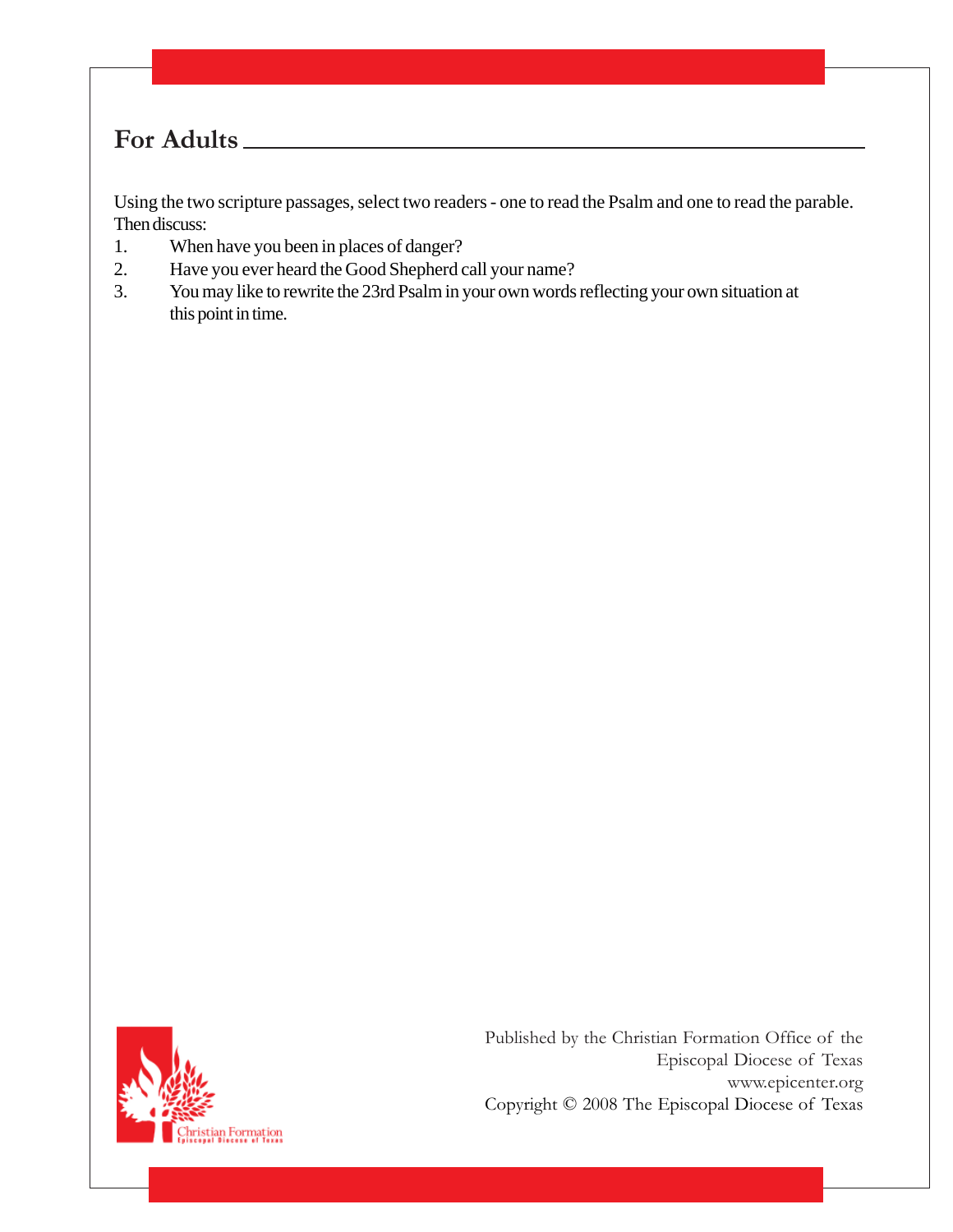

#### **When were you hungry?**

#### **Focus**

Whatever we do for anyone we do for the Lord.

# **Scripture**

Matthew 25: 34-41

#### **Other Resources**

*The Rag Coat*, Lauren Mills, Little, Brown and Company

#### **Prayer**

Almighty and most merciful God, we remember before you all poor and neglected persons whom it would be easy for us to forget: the homeless and the destitute, the old and the sick, and all who have none to care for them. Help us to heal those who are broken in body or spirit, and to turn their sorrow into joy. Grant this, Father, for the love of your Son, who for our sake became poor, Jesus Christ our Lord. Amen. *(Book of Common Prayer, "For the Poor and the Neglected" page 826*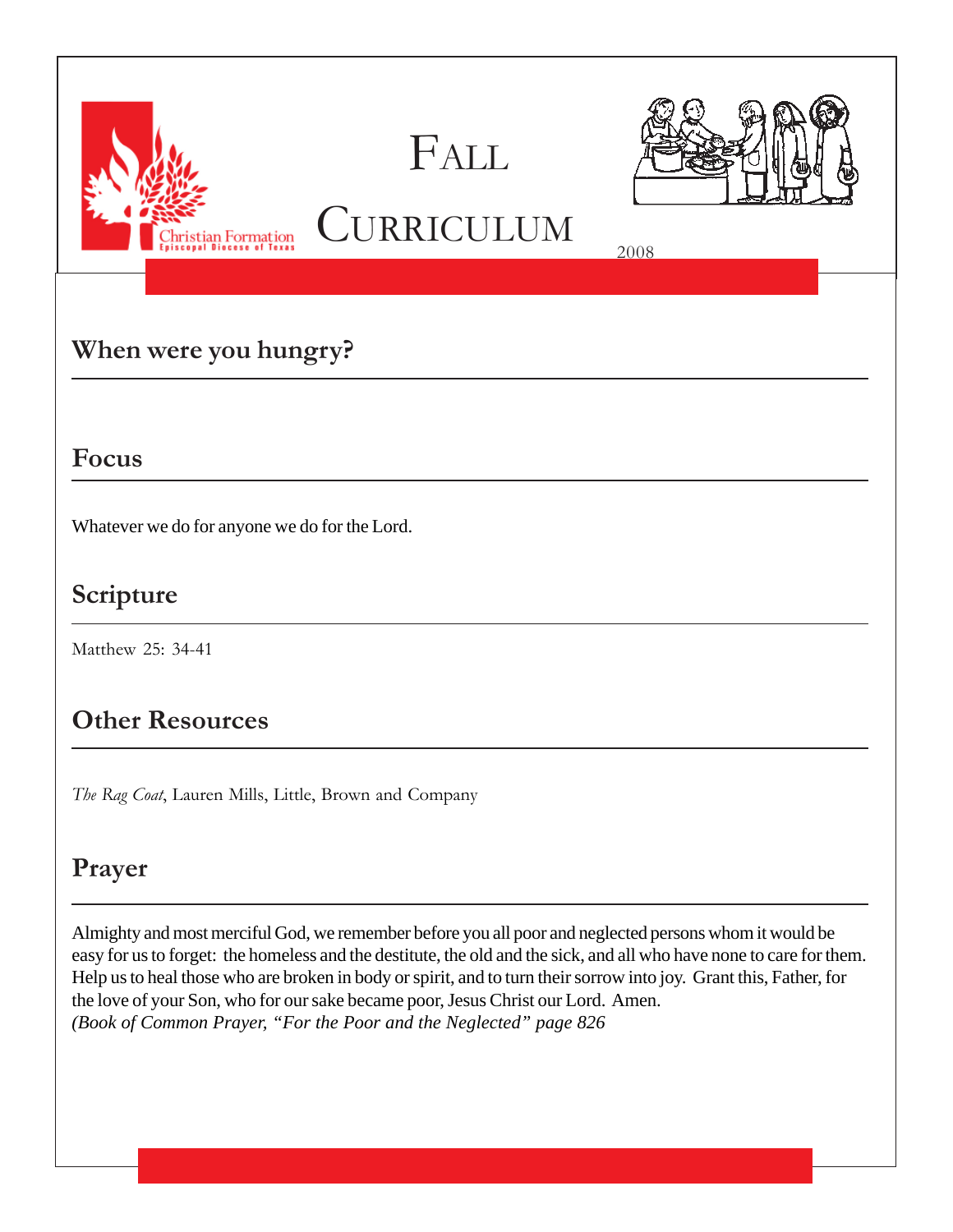

#### **All Saints**

#### **Focus**

Saints are ordinary people like you and me who hear and respond to God's call in a certain way.

# **Scripture**

Matthew 5:1-12 Ecclesiasticus 44: 1-10; 13-14 Revelation to John 7:2-4, 9-17

#### **Other Resources**

*I Sing a Song of the Saints of God*, Lesbia Scott *The Relatives Came*, Cynthia Rylant

#### **Prayer**

Almighty God, you have knit together your elect in one communion and fellowship in the mystical body of your Son Christ our Lord: Give us grace so to follow your blessed saints in all virtuous and godly living, that we may come to those ineffable joys that you have prepared for those who truly love you; through Jesus Christ our Lord, who with you and the Holy Spirit lives and reigns, one God, in glory everlasting. Amen. (Collect for All Saints' Day, *Book of Common Prayer*)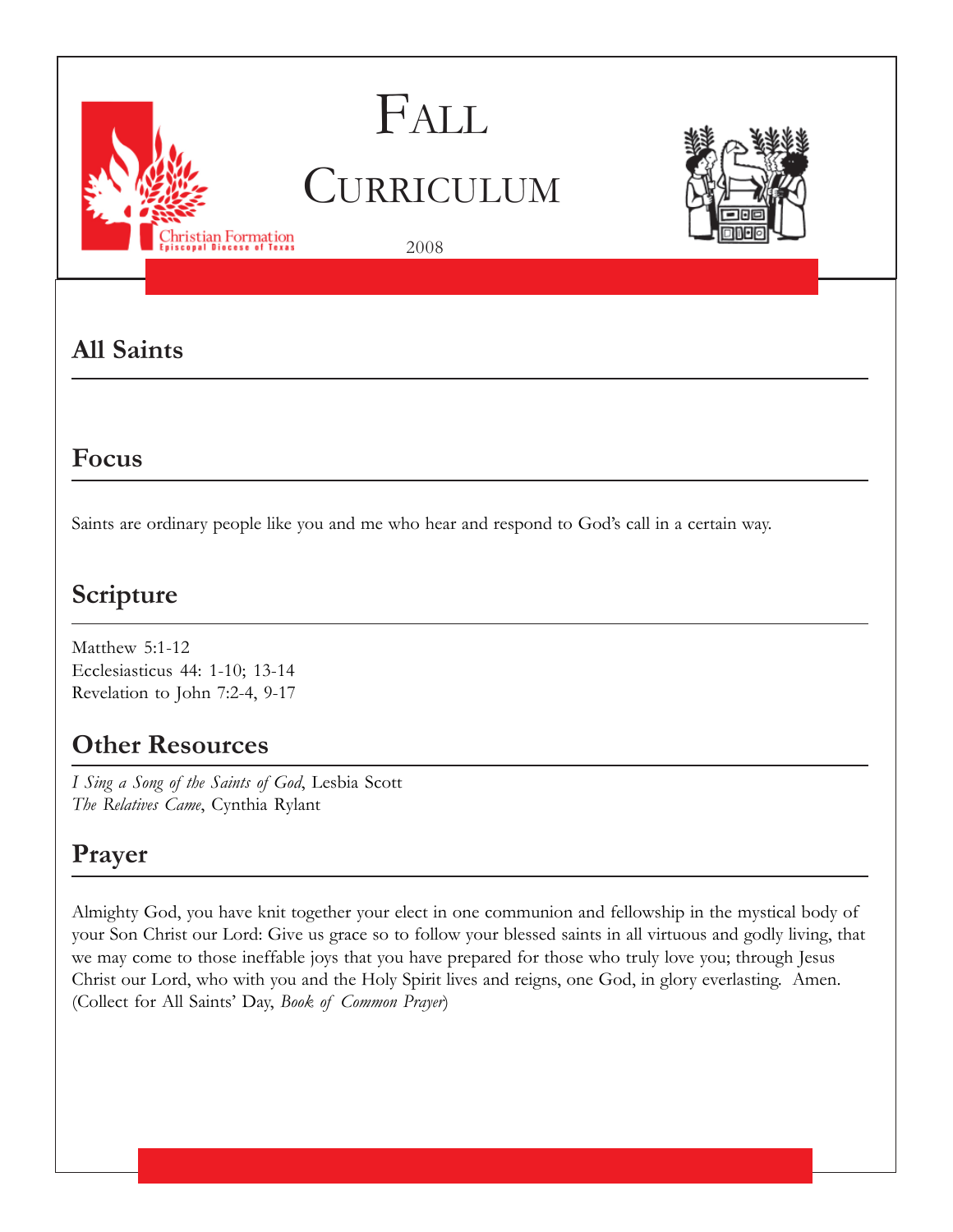#### **Scripture (taken from NRSV)**

#### **Matthew 5:1-12**

When Jesus saw the crowds, he went up the mountain; and after he sat down, his disciples came to him.

Then he began to speak, and taught them, saying:

- Blessed are the poor in spirit for theirs is the kingdom of heaven.
- Blessed are those who mourn, for they will be comforted.

Blessed are the meek, for they will inherit the earth.

Blessed are those who hunger and thirst for righteousness, for they will be filled.

- Blessed are the merciful, for they will receive mercy.
- Blessed are the pure in heart, for they will see God.

Blessed are the peacemakers, for they will be called children of God.

- Blessed are those who are persecuted for righteousness' sake, for theirs is the kingdom of heaven.
- Blessed are you when people revile you and persecute you and utter all kinds of evil against you falsely on my account. Rejoice and be glad, for your reward is great in heaven, for in the same they persecuted the prophets who were before you.

#### **Ecclesiasticus 44: 1-10, 13-14**

Let us now sing the praises of famous men, our ancestors in their generations.

The Lord apportioned to them great glory, his majesty from the beginning.

There were those who ruled in their kingdoms, and made a name for themselves by their valor;

those who gave counsel because they were intelligent; those who spoke in prophetic oracles; those who led the people by their counsels and by their knowledge of the people's lore; they were wise in their words of instruction; those who composed musical tunes, or put verses in writing; rich men endowed with resources, living peacefully in their homes - all

these were honored in their generations, and were the pride of their times.

Some of them have left behind a name, so that others declare their praise.

But of others there is no memory; they have perished as

though they had never existed; they have become as though they had never been born, they and their children after them. But these also were godly men, whose righteous deeds have not been forgotten;

Their offspring will continue forever, and their glory will never be blotted out.

Their bodies are buried in peace, but their name lives on generation after generation.

#### **John 7:2-4, 9-17**

I saw another angel ascending from the rising of the sun, having the seal of the living God, and he called with a loud voice to the four angels who had been given power to damage earth and sea, saying, "Do not damage the earth or the sea or the trees, until we have marked the servants of our God with a seal on their foreheads." And I heard the number of those who were sealed, one hundred forty-four thousand, sealed out of every tribe of the people of Israel.

After this I looked, and there was a great multitude that no one could count, from every nation, from all tribes and peoples and languages, standing before the throne and before the Lamb, robed in white, with palm branches in their hands. They cried out in a loud voice, saying, "Salvation belongs to our God who is seated on the throne, and to the Lamb!" And all the angels stood around the throne and around the elders and the four living creatures, and they fell on their faces before the throne and worshiped God, singing, "Amen! Blessing and glory and wisdom and thanksgiving and honor and power and might be to our God forever and ever! Amen."

Then one of the elders addressed me, saying, "Who are these, robed in white, and where have they come from?" I said to him, "Sir, you are the one that knows." Then he said to me, "These are they who have come out of the great ordeal; they have washed their robes and made them white in the blood of the Lamb. For this reason they are before the throne of God, and worship him day and night within his temple, and the one who is seated on the throne will shelter them. They will hunger no more, and thirst no more; the sun will not strike them, nor any scorching heat; for the Lamb at the center of the throne will be their shepherd, and he will guide them to springs of the water of life, and God will wipe away every tear from their eyes."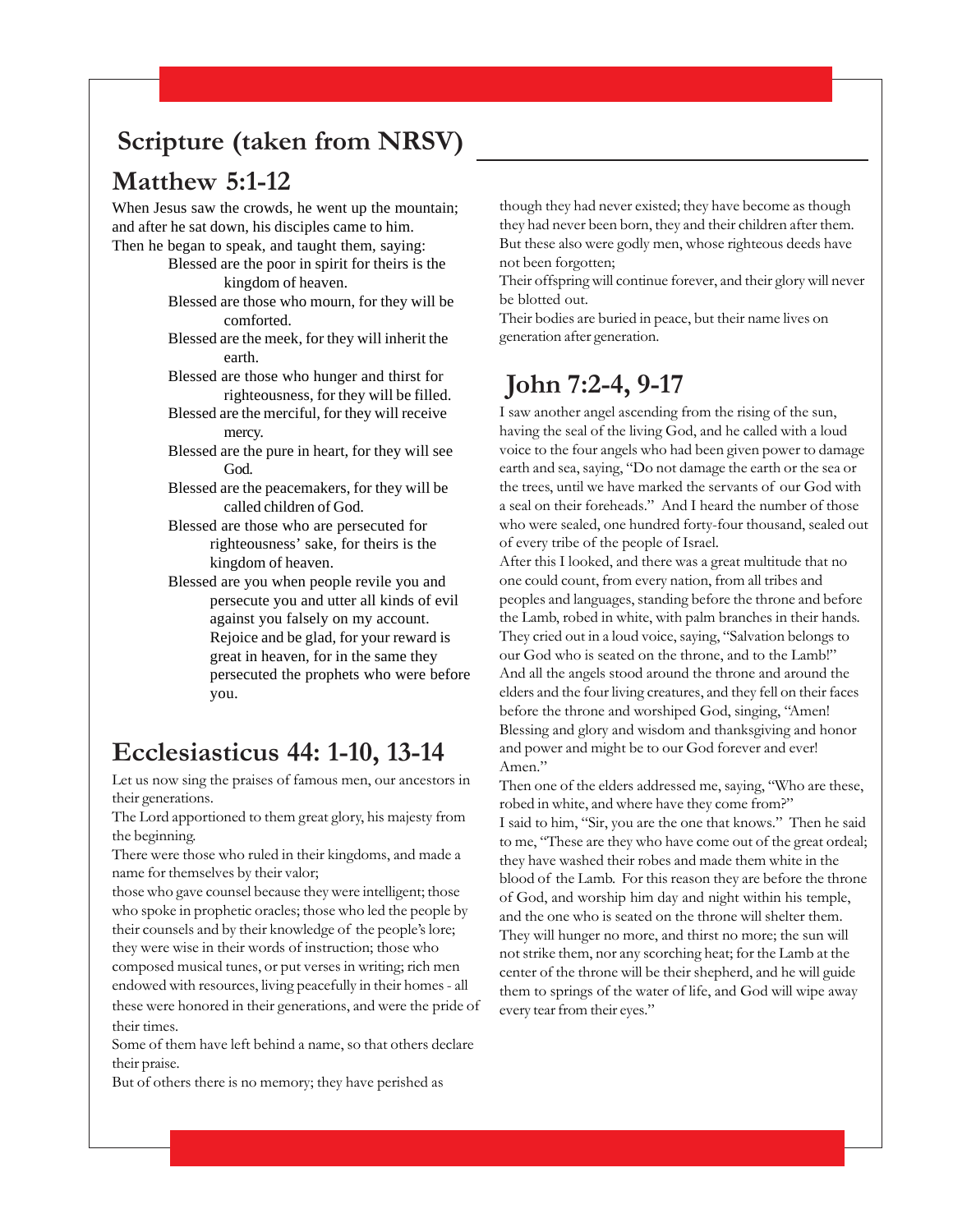#### **For Children**

We will use the book *I Sing a Song of the Saints of God* as the lesson for the children today. In the back of the book is a biographical sketch of each of the saints we sing about in the hymn. Perhaps you will sing this hymn in your worship today.

#### **Art Response**

The children may enjoy learning about each of the saints and then decorating a small pumpkin to look like their saint. They can take these home and tell their parents about the saints.

Perhaps someone could sing the hymn with them in class.

If you are planning to make the soup next week remind children to bring an ingredient for the soup. Invite the congregation to lunch.

You also may wish to send home recipe cards for the families to write one or two favorite comfort food recipes that can then be shared with the whole congregation.

#### **Children's Story**

Recall a time when your family came together. Was it fun and exciting? Were there a lot of them? Did you miss them when they left? When will you see them again?

#### **For Youth**

Using the newspaper and magazines invite the youth to make collages based on the Ecclesiasticus eading. They may wish to title their collage "We now sing the praises of famous people". Read the passage first and then invite them to make the collage. Allow time for sharing of the collages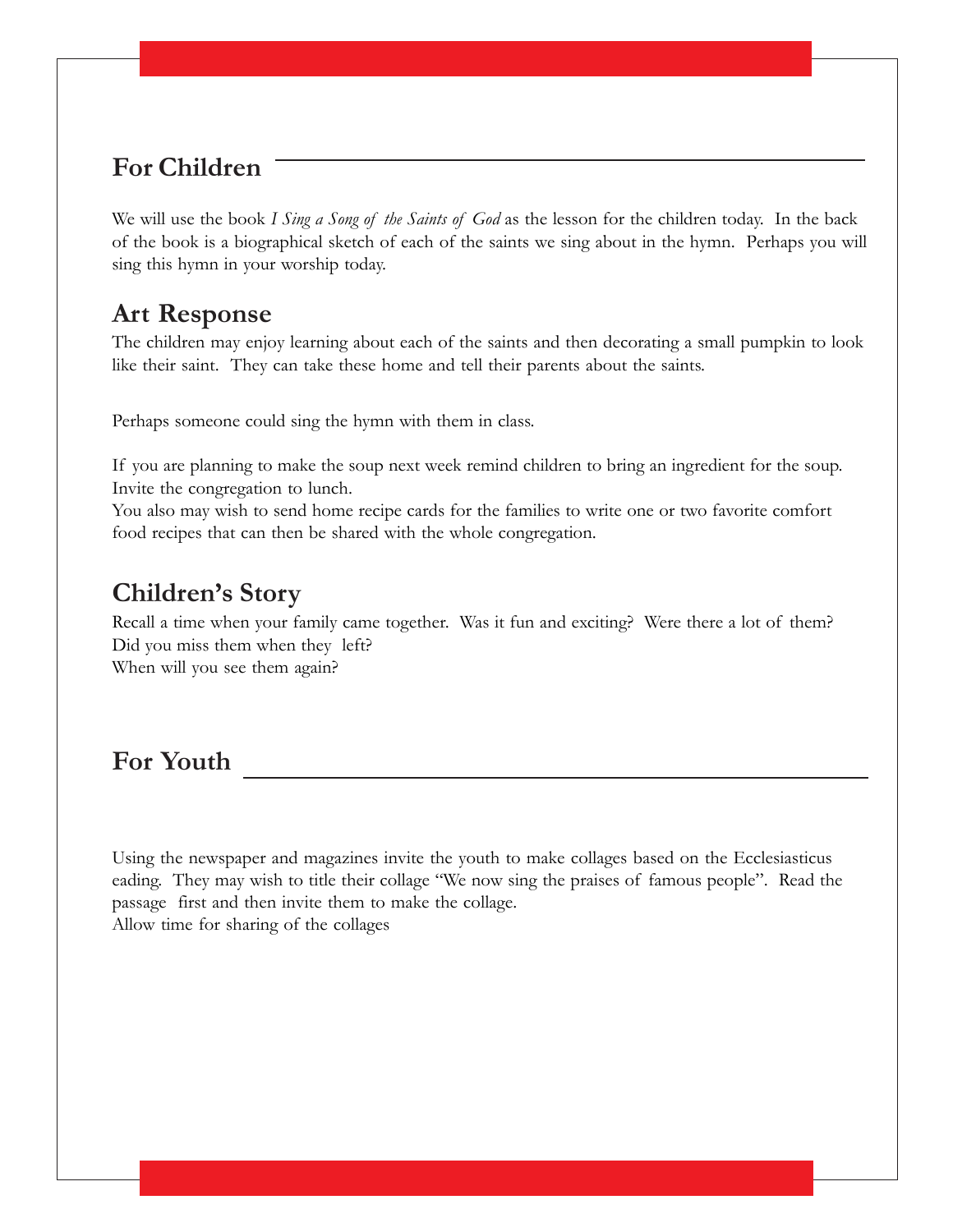#### **For Adults**

#### **From Synthesis, Year A Sunday after All Saints' Day**

"The early festivals of the Church included commemorations of the martyrs who had died for their faith. But All Saints' Day is also a time to remember all of God's faithful people in every place and time.

The readings today reflect writings from the ancient church when Joshua ben Sirach combined Jewish and Near Eastern wisdom traditions with the teachings of the Torah in his writings. These words from Ecclesiasticus were from the beginning of an epic poem in honor of the ancestors mentioned in the previous chapter of this book. Those whose names were remembered were praised, but so were those whose names were not remembered. The Beatitudes give us a vision of Jesus' proclamation that the Kingdom of heaven has come near and describes a way of life expected of those who would follow Jesus. The Revelation reading provided hope to the early persecuted church.

Do we too often look for extraordinary examples of faith and life? We can't all be Mother Teresas. When we don't see heroics we often dismiss the notion of someone being a saint. Saints are ordinary people of faith. They are people just like you and me.

Saints are saints because of their faith in the amazing grace of God, not their heroic deeds or faith. They are righteous before God not because they have earned it, but because of Christ. We are ordinary saints in a second significant way. We are called to respond to God's grace in Christ by lives of thankful obedience in very ordinary places of responsibility. This takes place in our marriages, our work, our public life as citizens and volunteers and in church. We are to use our talents and freedom to sense and pursue God's intentions for us.

We have a part to play in God's story. Luther and John Calvin both emphasized that work in the world, even the most humble kind, has religious significance because it helps the neighbor and pleases God. Such work preserves and enriches the world. We have callings as parents, citizens, friends, students and workers.

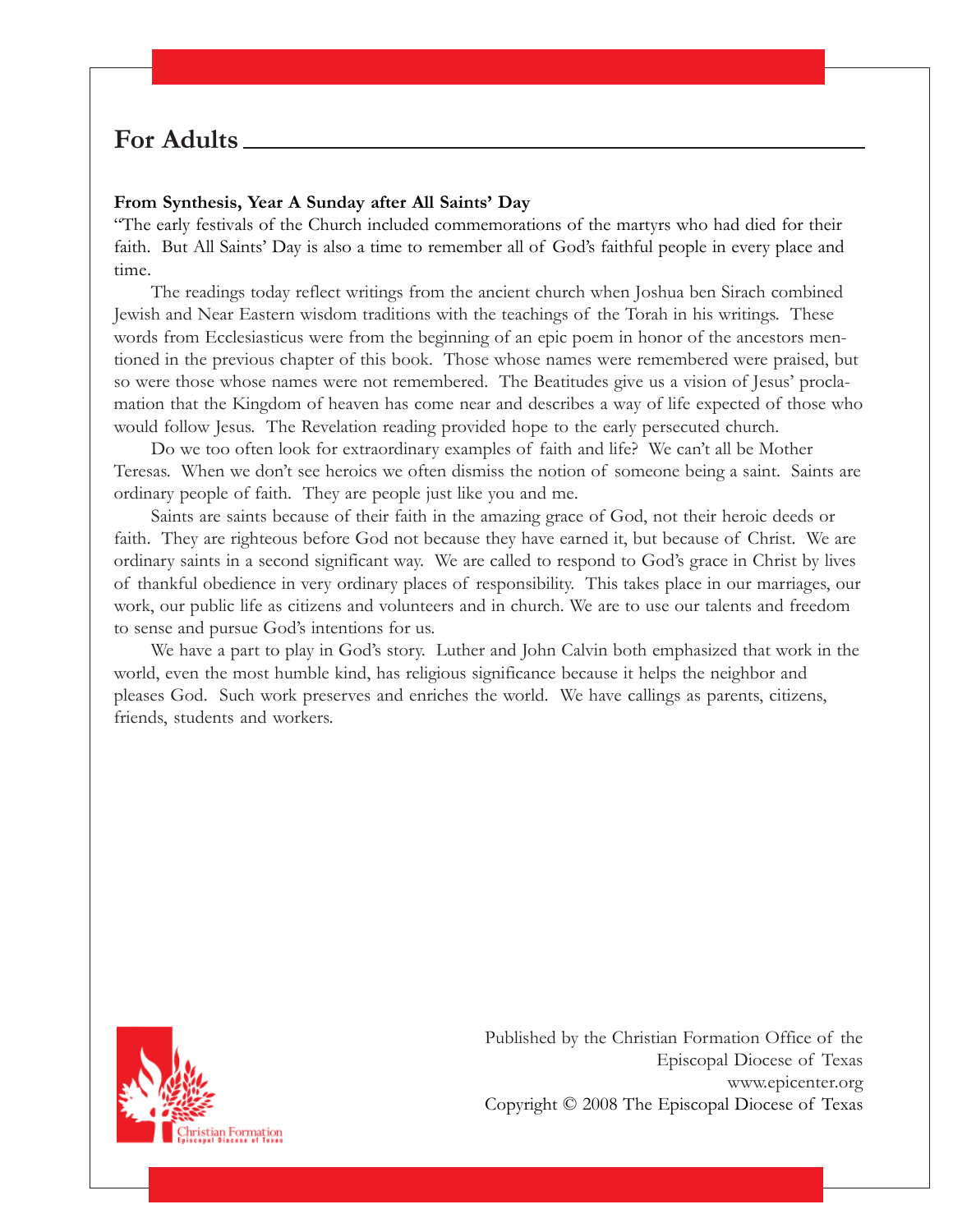

# FALL **CURRICULUM**

2008

# **Feeding the 5,000**

#### **Focus**

God is generous and will provide for us - the theology of abundance rather than the theology of scarcity.

# **Scripture**

John 6: 5-14

#### **Other Resources**

*Stone Soup*, Marcia Brown, Athenium Books for Young Readers

#### **Prayer**

Lord of joy, be our guest at our table today. Make our meal into a feast that is pleasing to you.

For the gifts you give us we now give thanks.

God, who hears us even before we pray, praise be to you. Amen.

(*Peanut Butter and Jelly Prayers*, Julie B. Sevig, Morehouse Publishing)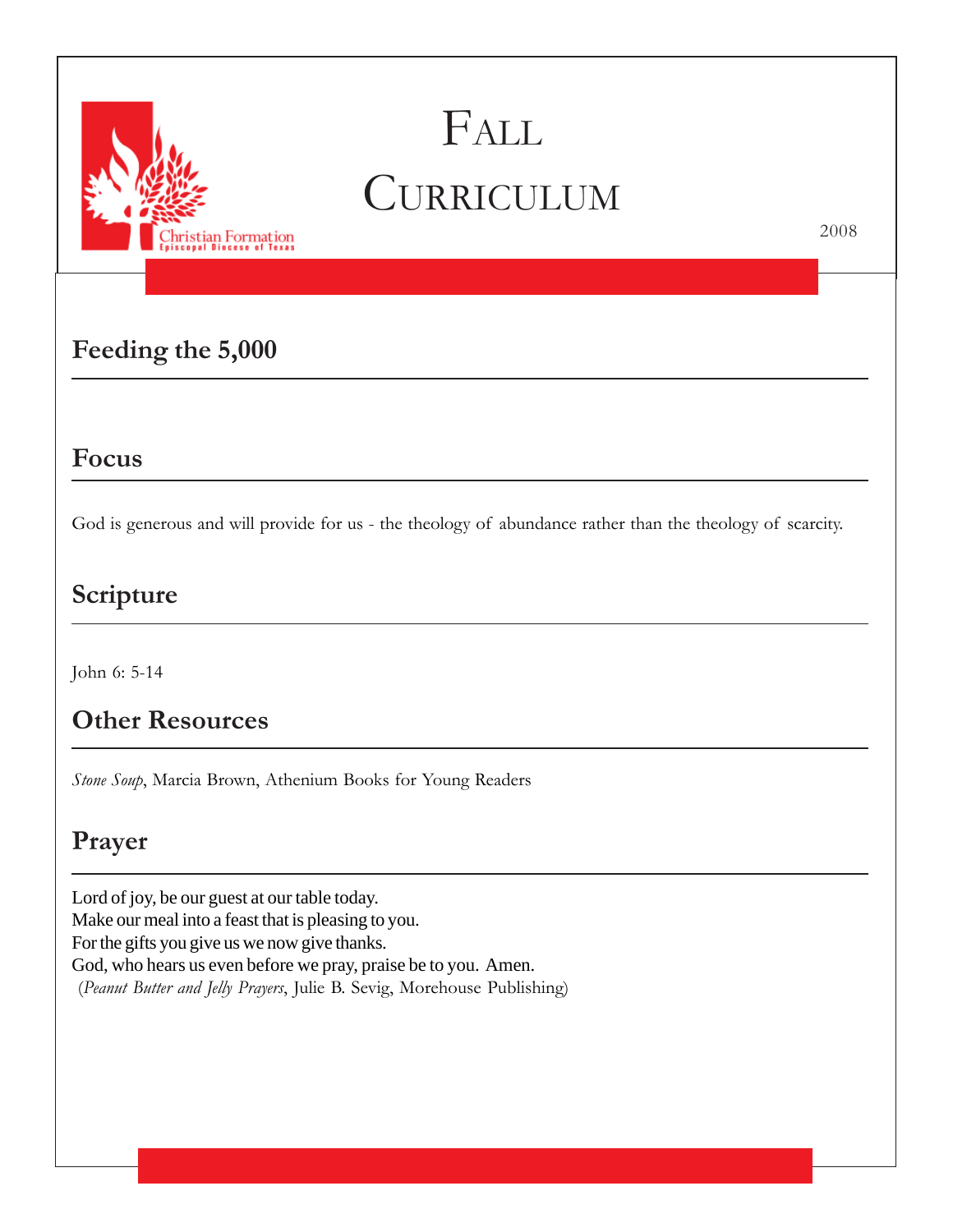#### **Scripture (taken from NRSV)**

#### **John 6:5-14**

When he (Jesus) looked up and saw a large crowd, coming toward him, Jesus said to Philip, "Where are we to buy bread for these people to eat?" He said this to test him, for he himself knew what he was going to do. Philip answered him, "Six months' wages would not buy enough bread for each of them to get a little." One of this disciples, Andrew, Simon Peter's brother, said to him, "There is a boy here who has five barley loaves and two fish. But what are they among so many people?" Jesus said, "Make the people sit down." Now there was a great deal of grass in the place; so they sat down, about five thousand in all. Then Jesus took the loaves, and when he had given thanks, he distributed them to those who were seated; so also the fish, as much as they wanted. When they were satisfied, he told his disciples, "Gather up the fragments left over, so that nothing may be lost." So they gathered them up, and from the fragments of the five barley loaves, left by those who had eaten, they filled twelve baskets. When the people saw the sign that he had done, they began to say, "This is indeed the prophet who is come into the world."

#### **For children**

Because there were many people who needed to hear of the kingdom of God, Jesus sent the twelve disciples or helpers out to preach, teach, and heal.

The disciples came and told Jesus all that had happened. Then Jesus and the disciples went to a quiet place in the hills where they could be alone for a while.

The crowd of people heard that Jesus had gone to the hills. "We're going to see Jesus," they said eagerly. "He says such amazing things and does such wonderful things. Let's go find him."

A boy saw all the people going the same way. Mothers, father, and children were all hurrying in one direction. The boy asked one of the children, "where are you going?" "To see Jesus," said one child.

The boy hurried home to his mother. "There are lots of people going to the hills to see Jesus. Please, can I go too?" His mother said, "yes, but let me give you some food in case you get hungry."

She packed five small loaves and two fish and gave the lunch to her son.

The boy ran and ran until he caught up with all the people. At last all the people came to the place where Jesus was.

Jesus look at all the people and welcomed them. He healed the sick. He caused the blind people to see. He helped the deaf people to hear. All the sick people were made well. Jesus taught the people about the kingdom of God. He told them, "God in heaven loves you, and you must love each other." But the day grew late, the sun was going down, and it was supper time.

The disciples said to Jesus, "Send the people away to the villages to buy food. They are hungry and it is time to eat." Jesus said, "you feed them." "But Jesus, it would take much money, more than we have to feed all these people." They looked around and saw the boy with the lunch.

Andrew said, "Here is a boy with five small loaves and two small fish, but how far will that go among these people?"

Jesus said, "Have the people sit down."

The disciples helped the people sit on the grass in groups of fifty and one hundred.

Jesus took the small loaves. He looked up to heaven and thanked God for the food. Then he broke the loaves into pieces. He gave the bread to the disciples to give to the people. He broke the fish into pieces also and the disciples gave it to the people. The people ate until they were full. Jesus told the disciples to take some baskets and go around the gather up the left-overs.

The disciples gathered up twelve baskets of leftovers. The little boy had shared his lunch, and Jesus blessed it so everyone had enough to eat.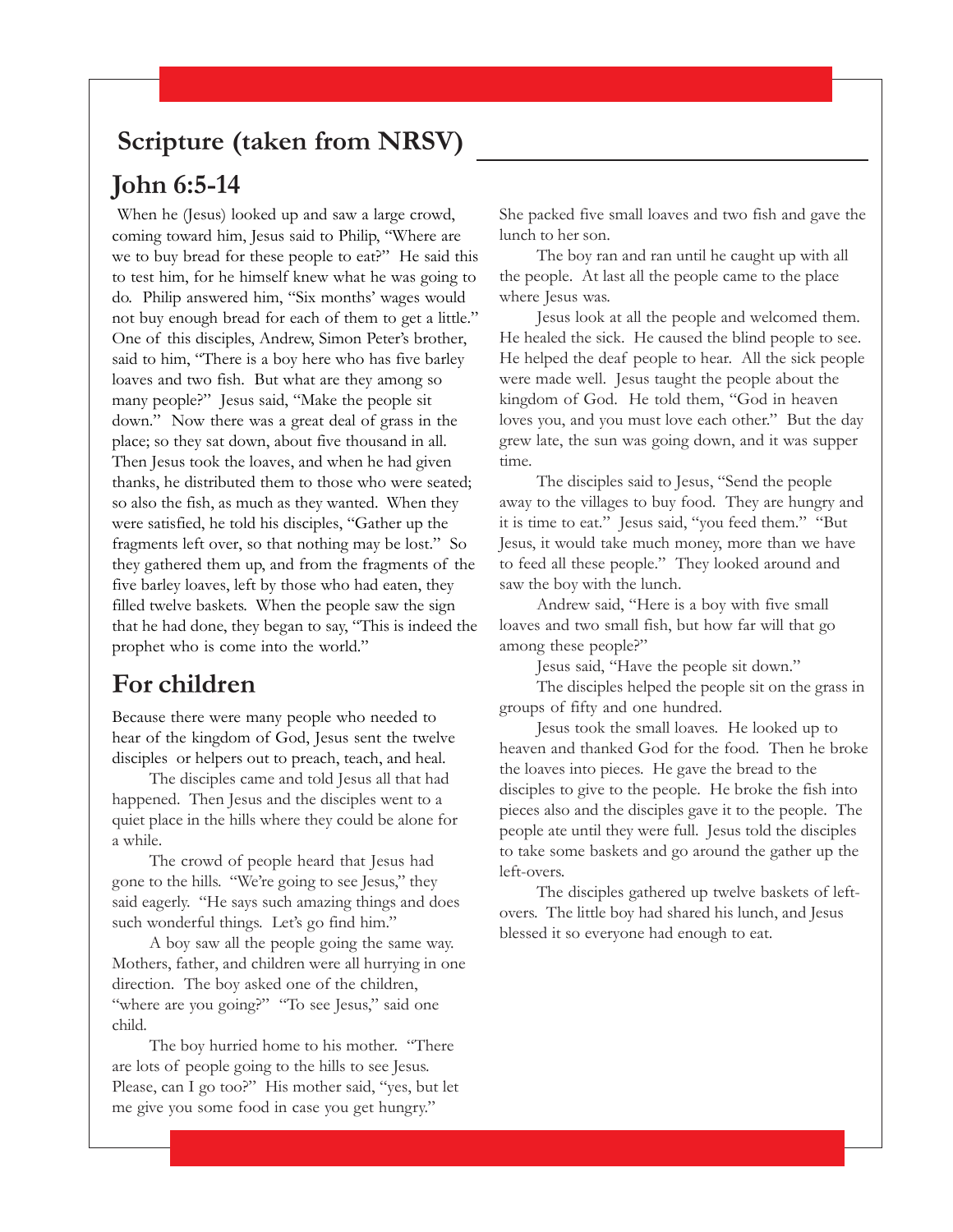# **For Children Wondering Questions**

- 1. I wonder how it felt to listen to Jesus teach?
- 2. I wonder how the people felt when supper time came and there was no food?
- 3. I wonder if it was hard for the little boy to share his lunch?
- 4. I wonder if you have ever shared and there was enough for everyone?

#### **Children's Story**

 The little boy's lunch was a small one – just enough for a little boy, yet Jesus blessed it and it fed 5,000 people with left-overs. Three rocks and a lot of love made the soldiers' soup in the story into enough to feed the village.

After reading the story, ask the children if their neighborhood or families each brought food to a big festive meal that would not have been so big or festive if they had eaten alone.

You may want to ask children to bring an ingredient for the soup to church the following Sunday or this Sunday (asked ahead of time) and make a big pot of soup for the whole congregation to enjoy after church that day.

Haveblank recipe cards for the children to take home and have their families choose 2 or 3 of their most favorite comfort food meals and write the recipes on the cards and then bring them next week to share. You could make photocopies of the recipes for the whole congregation then.

#### **For Youth**

- 1. As a group, decide upon a modern situation that is similar to the biblical one.
- 2. Individually write how you imagine the modern situation unfolding, as if it were a scene you were observing.
- 3. Discuss your different scenes. What do the scenes say about what is important for you in the passage?
- 4. What do the scenes say about how the biblical passage can be applied to life today? Individually identify a scene from your own life (personal, school, work, social or political) related to the scene you constructed.
- 5. Share how you will use what you have learned from the Bible passage.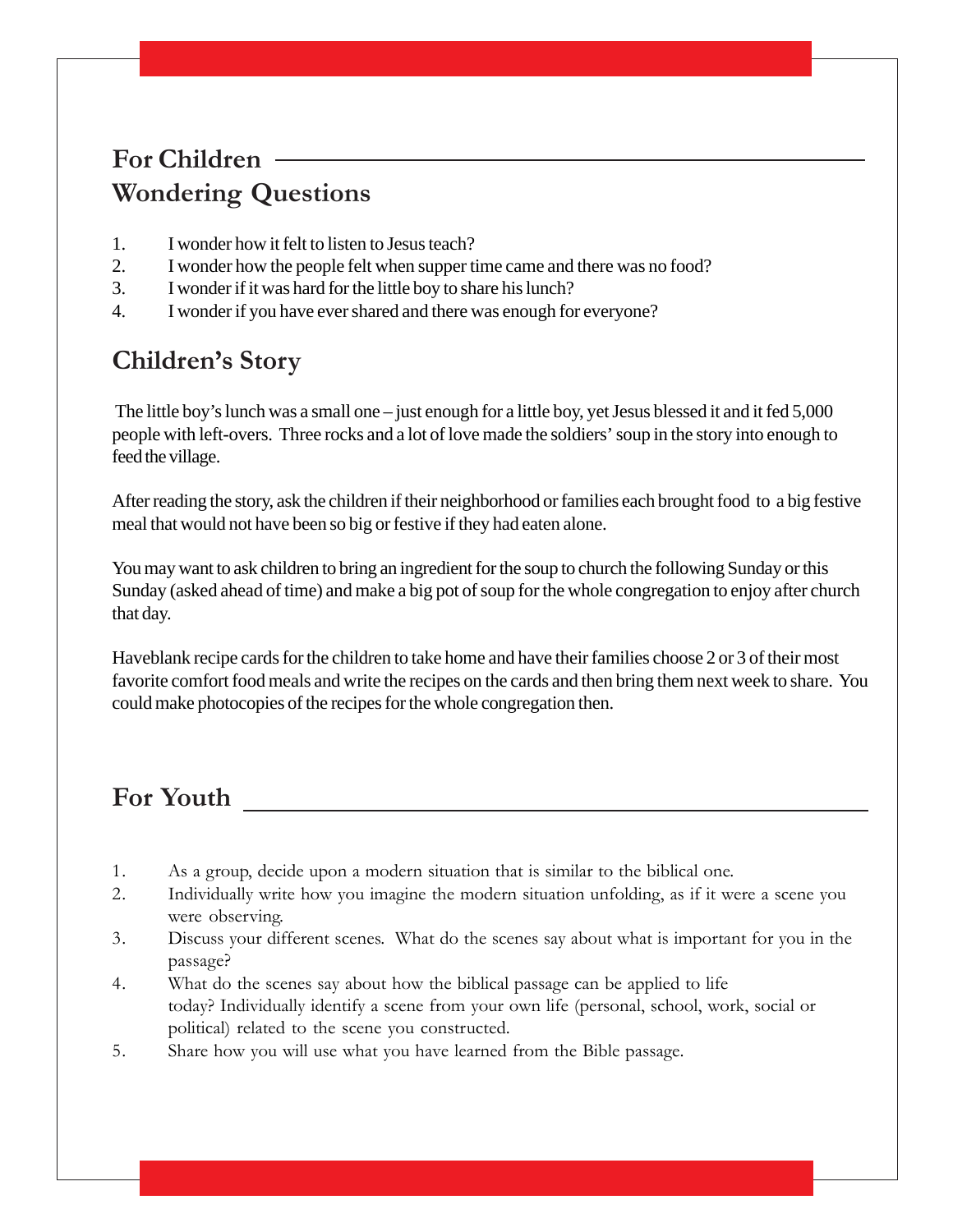#### **For Adults**

In his book *John for Everyone Part 1*, Tom Wright reminds us that this gospel story appears in all four gospels and takes place during Passover. Jesus provides food for a large group of people out in the wilderness. There are many little touches that invite us to enter into the scene imaginatively and perhaps identify with one or other of the characters. The story in John is told in a more intimate way than in the other three gospels. John mentions the little boy and Philip and Andrew are given speaking roles. Andrew finds the little boy and introduces him to Jesus. Philip doesn't know what to do and neither does Andrew. The point is obvious but we need to be reminded of it - so often we ourselves have no idea what to do but the starting point is always to bring what is there to the attention of Jesus. You can never tell what he's going to do with it, though part of Christian faith is the expectation that he will do something we hadn't thought of. (*John for Everyone Part 1*, Tom Wright)

You may wish to use the following Bible study method from *In Dialogue with Scripture*

- 1. Ask someone to read the text aloud.
- 2. Ask the group to spend a couple of minutes in silence, identifying and writing down the words, phrases or images that catch their attention.
- 3. Ask each person who chooses to , to say no more than one or two words, phrases or images he or she has written. The rest of the group should listen and not respond.
- 4. Read the passage a second time.
- 5. Ask the group to reflect silently and write down the themes aned concerns they hear in the passage.
- 6. Invite people to share their themes and concerns, again without discussion or lengthy telling.
- 7. Read the above passage from Tom Wright's book *John for Everyone Part 1.*
- 8. Invite people to listen to the passage again and listen for insights and challenges that may arise for them in the passage and for how the passage relates to issues they are dealing with in their lives at the moment - both personally and communally.
- 9. Invite people to share what insights they have had and what challenges they have heard that relates to the issues they have identified.
- 10. Close with prayer

You may invite all to join in the soup for which the children brought the ingredients and with help made the soup. Invite the children to tell the story of *Stone Soup*.

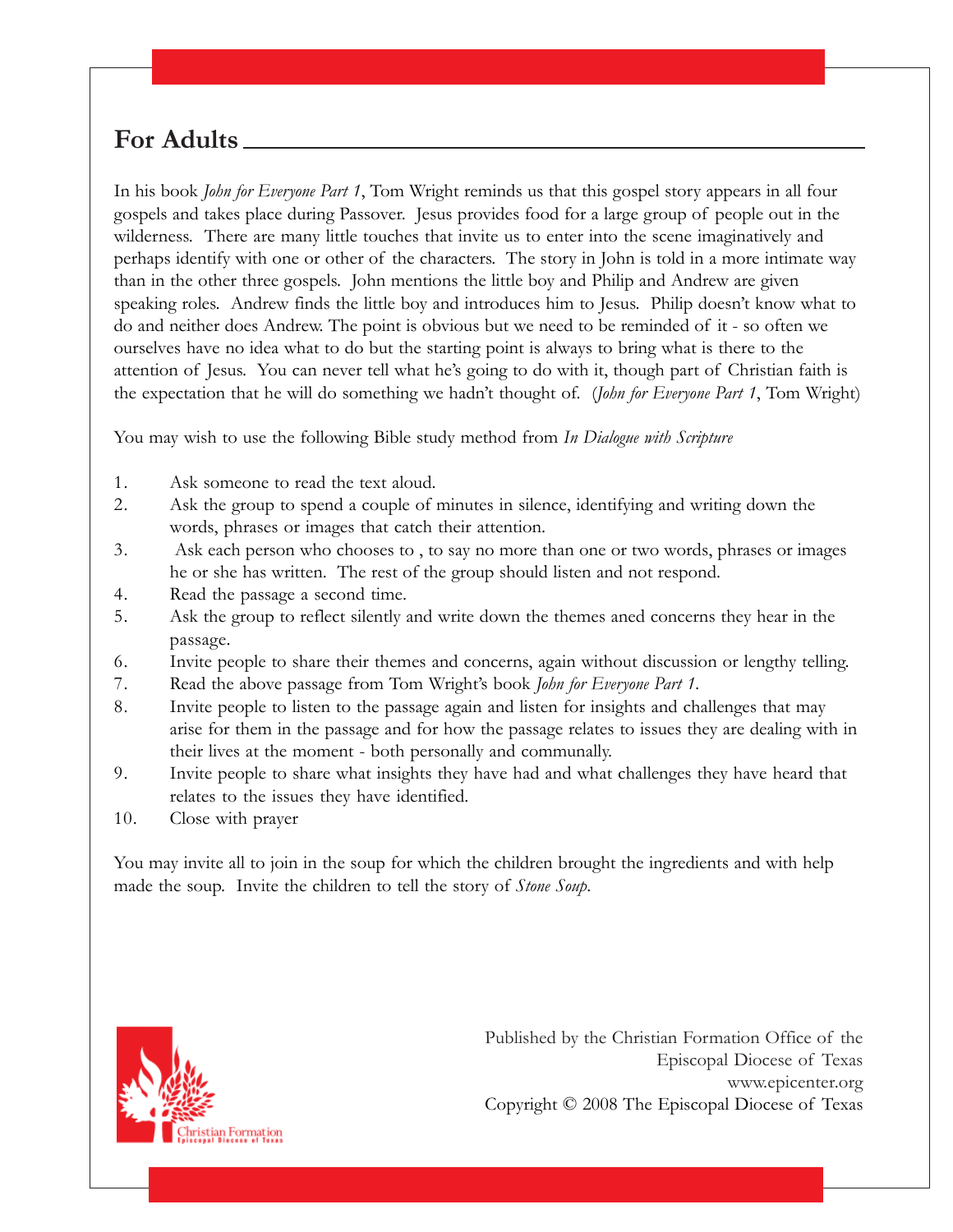

# FALL **CURRICULUM**



2008

# **Good Samaritan**

#### **Focus**

Who is our neighbor? How do we treat our neighbor?

# **Scripture**

Luke 10:25-37

# **Other Resources**

*Rainbow Fish*, Marcus Pfister, North-South Books

# **Prayer**

Almighty and eternal God, so draw our hearts to you, so guide our minds, so fill our imaginations, so control our wills, that we may be wholly utterly dedicated to you; and then use us, we pray as you will, and always to your glory and the welfare of your people; through our Lord and Savior Jesus Christ. Amen. (*Anglican Family Prayer Book*)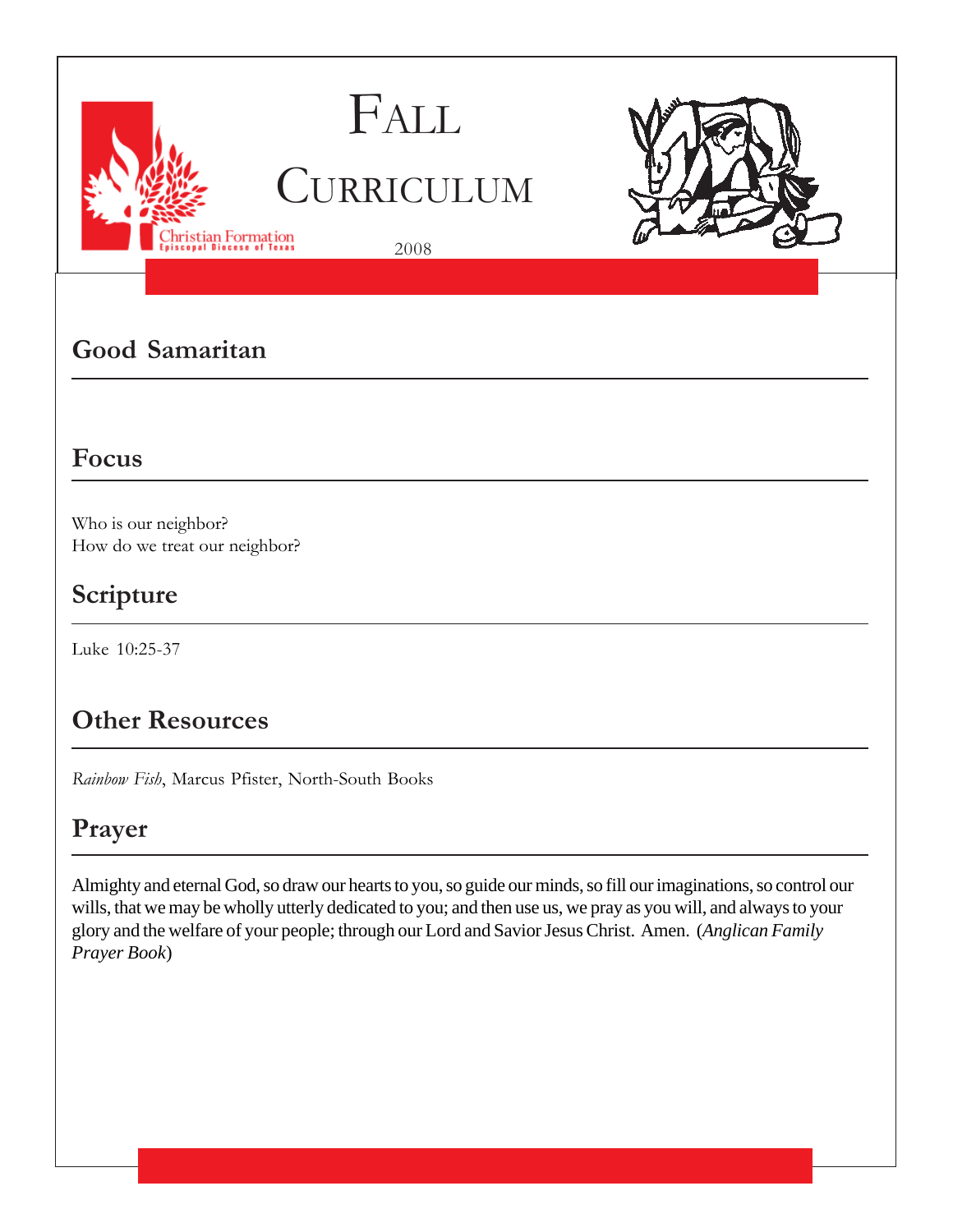#### **Scripture (taken from NRSV)**

#### **Luke 10:25-37 For children**

Just then a lawyer stood up to test Jesus. "Teacher," he said, "what must I do to inherit eternal life?" He said to him, "What is written in the law? What do you read there?" He answered, "you shall love the Lord your God with all your heart, and with all your soul, and with all your strength, and with all your mind; and your neighbor as yourself." And he said to him, "You have given the right answer; do this, and you will live."

But wanting to justify himself, he asked Jesus, "And who is my neighbor?"

Jesus replied, "A man was going down from Jerusalem to Jericho, and fell into the hands of robbers, who stripped him, beat him, and went away, leaving him half dead. Now by chance a priest was going down that road; and when he saw him, he passed by on the other side. So likewise a Levite, when he came to the place and saw him, passed by on the other side. But a Samaritan while traveling came near him; and when he saw him, he was moved with pity. He went to him and bandaged his wounds, having poured oil and wine on them. Then he put him on his own animal, brought him to an inn, and took care of him. The next day he took out two denarii, gave them to the innkeeper, and said, "Take care of him; and when I come back, I will repay you whatever more you spend.' Which of these three, do you think, was a neighbor to the man who fell into the hands of the robbers?" He said, "The one who showed him mercy." Jesus said to him, "Go and do likewise."

Once there was someone who said such amazing things, and did such wonderful things, that people began to follow him. One day a lawyer asked him, ''What is the most important law?'' And he answered, "You already know."

The lawyer said, "Yes. We are to love God and love our neighbors. . . . But who is my neighbor?"

So Jesus told a parable. A person was going down from Jerusalem to Jericho and robbers. . . . . . came and attacked him . . . and hurt him . . . and took everything that he had . . . and left him by the road, half dead.

A great priest from the Temple in Jerusalem was going down the road. When he saw him . . .. . . he passed by on the other side.

A Levite, a person who also worked at the Temple, was going down to Jericho. When he saw him . . . . . . he passed by on the other side.

But a Samaritan . . . . . who was not even from the same country. . . came to where he was. And when he saw him, he had compassion . . .and went to him. He put medicine and bandages on his cuts and put him on his donkey . . . and brought him to an inn . . . and stayed with him all night.

He told the innkeeper that the man could stay until he was well and he would pay for it all.

Now, which of these three was a neighbor to the person who was hurt, and robbed, and left by the side of the road half dead?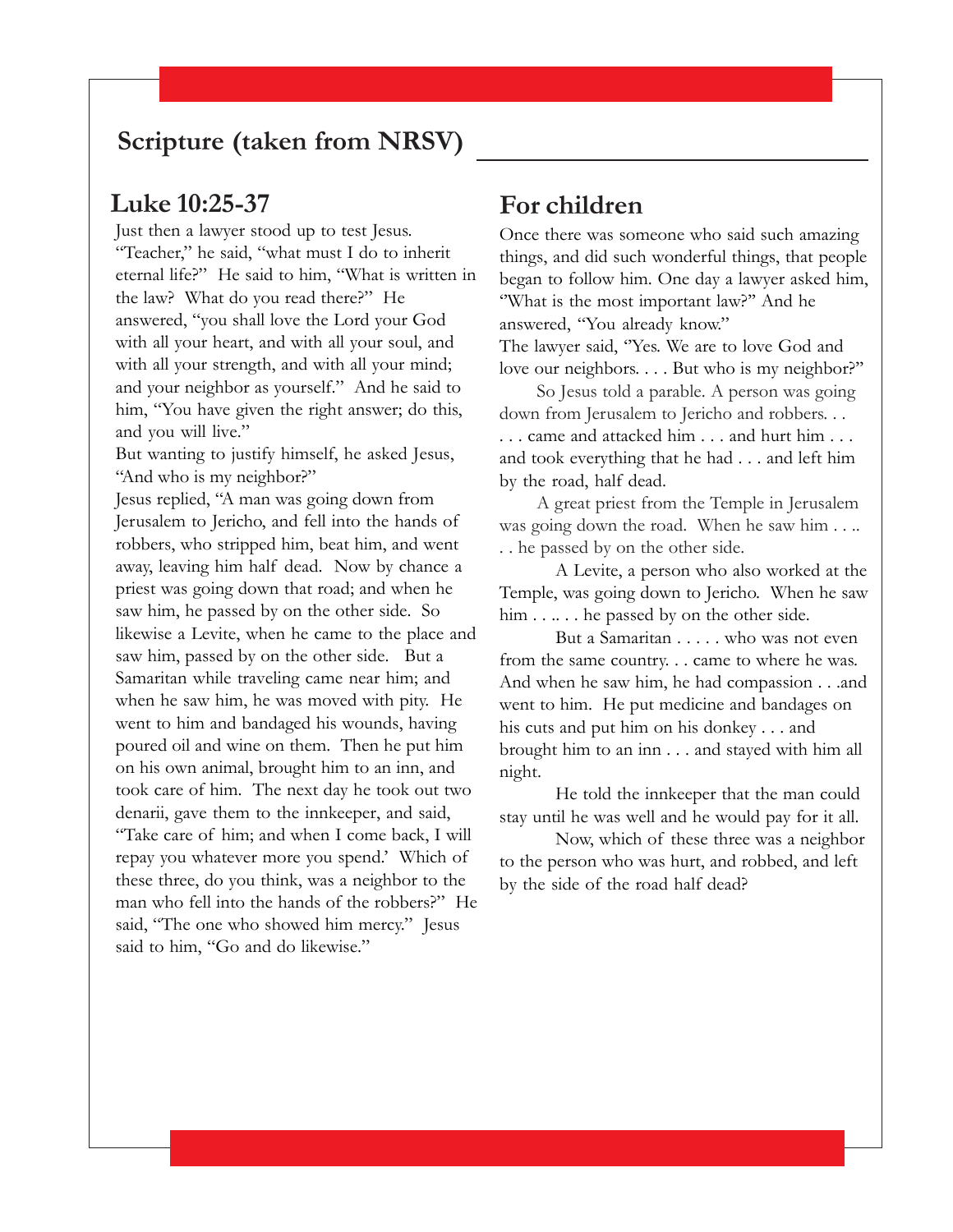#### **For Children**

#### **Wondering Questions**

- 1. I wonder if the person who was left by the side of the road half dead has a name?...
- 2. I wonder where the road was really going? . . .
- 3. I wonder who was a neighbor to the robber? . . .
- 4. I wonder who was a neighbor to the priest? . . .
- 5. I wonder who was a neighbor to the Levite? . . .
- 6. I wonder who was a neighbor to the Samaritan? . . .
- 7. I wonder how a Samaritan could be a neighbor? . . .
- 8. Who are your neighbors?
- 9. Are you a neighbor?

# **Children's Book**

*Rainbow Fish* by Marcus Pfister

- 1. Did the Good Samaritan share?
- 2. Did the Rainbow fish share?
- 3. What made him want to share?
- 4. What can you share?
- 5. Why do you want to share?

#### **Art Response**

Make fish per the pattern. Make "scales" out of aluminum foil or use foil stickers to decorate your fish. Share your fish's scales with others in the classroom.

How has it felt to share with others during this time?

How has it felt for others to share with you during this time?

# **For Youth**

- 1. Using the reading of the Good Samaritan, ask someone read the text aloud, using the version with this curriculum.
- 2. Write down words, phrases or images that catch your attention.
- 3. Ask each person who chooses to do so to say no more than one or two words, phrases or images they have written. Everyone else listens and doesn't respond.
- 4. Read the story a second time and identify themes and concerns in the passage. Repeat with sharing.
- 5. Read the third time and listen for insights and challenges that may arise and for how the passage relates to issues they are dealing with in their lives both personally and communally.
- 6. Share these with the group.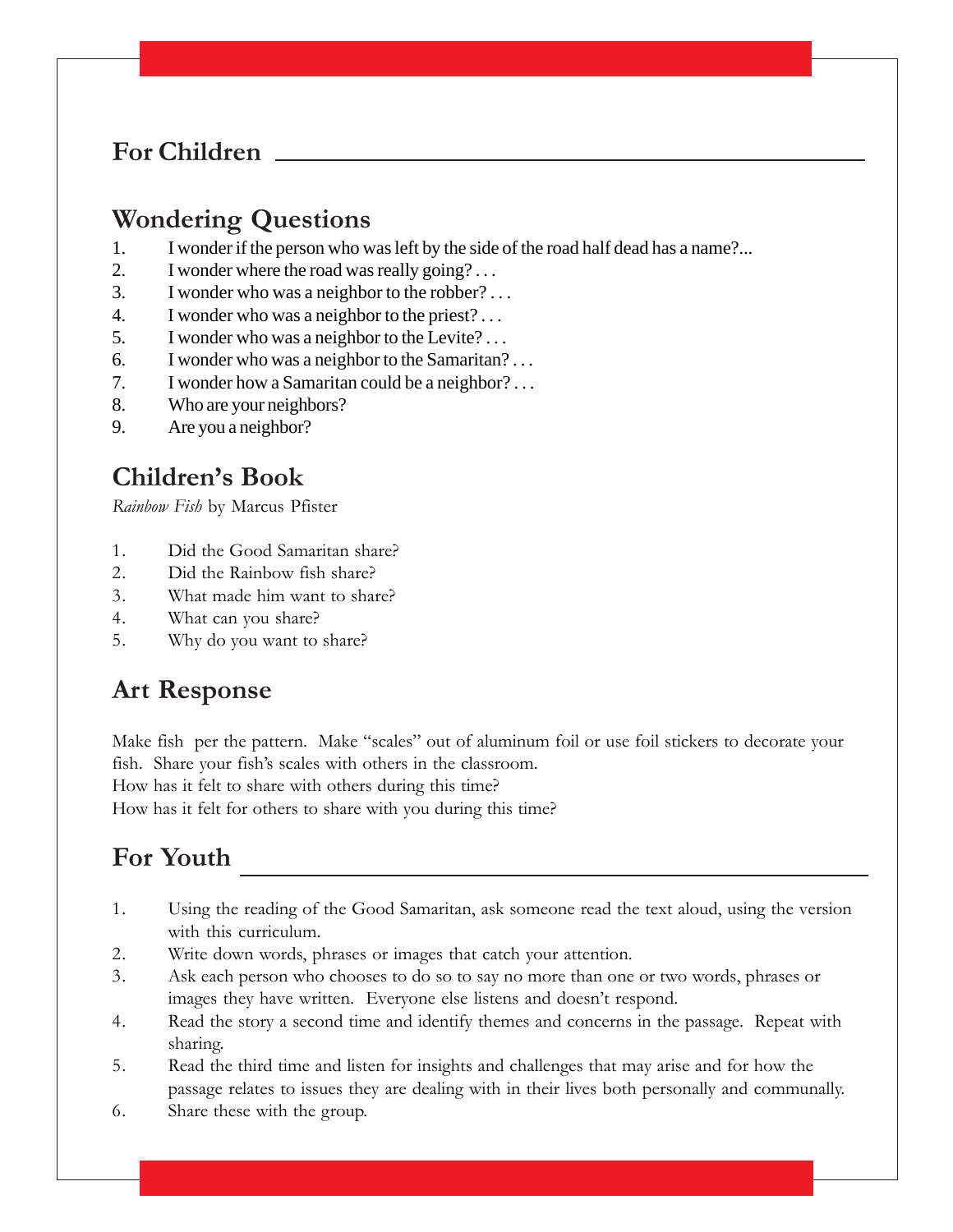#### **For Adults**

- 1. Using the reading of the Good Samaritan, ask someone read the text aloud, using the version with this curriculum.
- 2. Write down words, phrases or images that catch your attention.
- 3. Ask each person who chooses to do so to say no more than one or two words, phrases or images they have written. Everyone else listensand doesn't respond.
- 4. Read the story a second time and identify themes and concerns in the passage. Repeat with sharing.
- 5. Read the third time and listen for insights and challenges that may arise and for how the passage relates to issues they are dealing with in their lives both personally and communally.

6. Share these with the group.

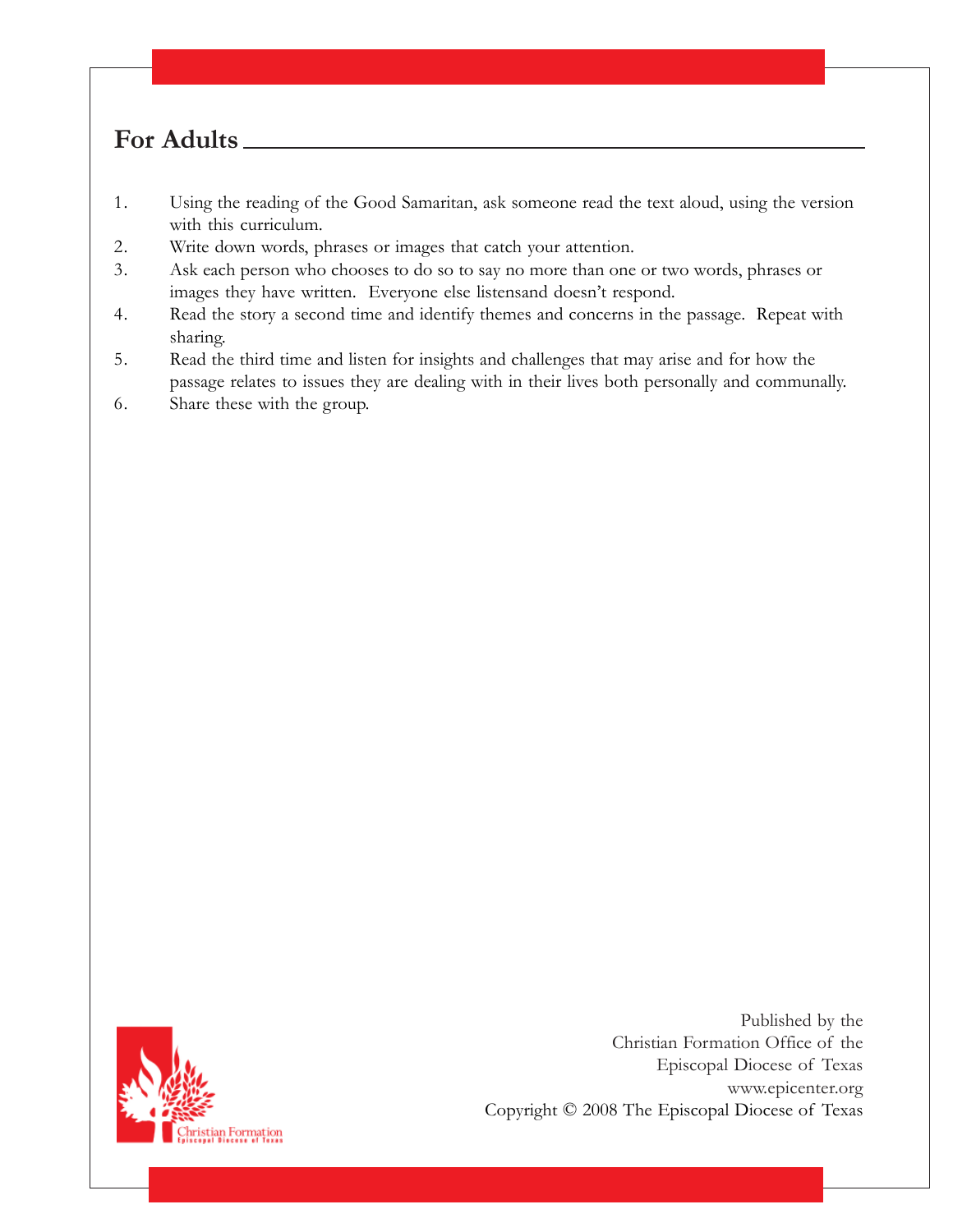#### **For Children**

Listen to the story Jesus told his friends. There has been a lot to be worried about lately. We have seen a lot of people worrying and maybe we have been worrying too.

#### **Wondering**

Does Jesus' story make you feel better? How can it help us?

Now listen to the story *The Table Where Rich People Sit*. What is the little girl worrying about? What do her parents do to help her not worry any more? In the end, does she feel okay?

Make a table out of construction paper. Draw your family around the table. Draw your blessings (or if you have magazines cut out pictures of things you have) that you are thankful for.

Invite families to bring something for which they are thankful from home to present at the altar at the offertory during the worship. The object coulid also be something that is representative of them. The idea is to present yourself, soul and body, to the Lord.

#### **For Youth**

- 1. Read the passage from Matthew. If you have other versions have someone read from those.
- 2. There has been a lot to worry about . What does the passage say to you about worrying?
- 3. Make a list of all the things for which you are thankful.
- 4. Litanies are prayers consisting of a series of invocations followed by a response from others. Look in the *Book of Common Prayer* on page 836 at "A Litany of Thanksgiving". Using that format, write your own personal Thanksgiving litany that you may wish to use at your family's Thanksgiving dinner.

Invite families to bring something for which they are thankful from home to present at the altar at the offertory during the worship. The object could also be something that is representative of them. The idea is to present yourself, soul and body, to the Lord.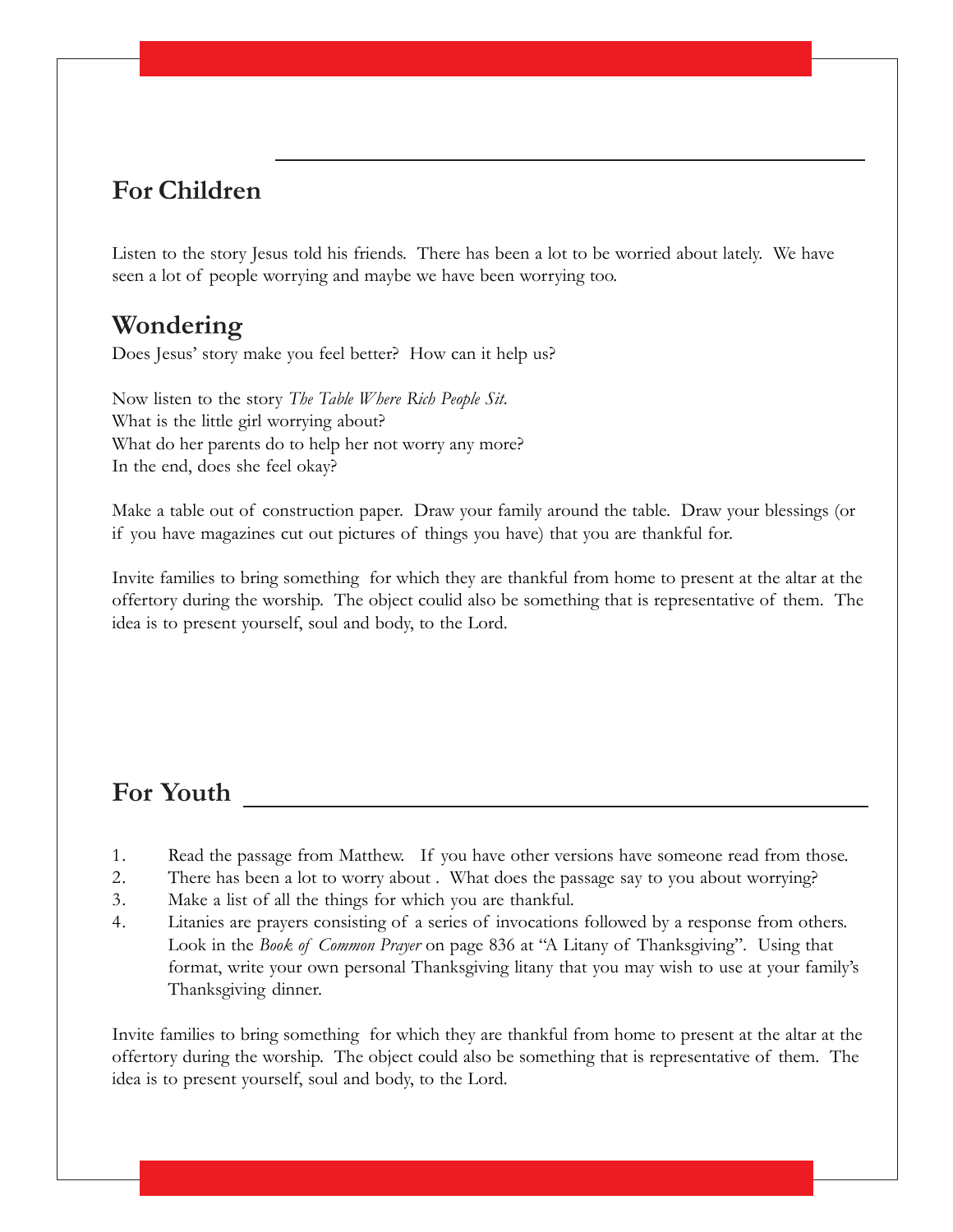#### **For Adults**

Tom Wright in his book *Matthew for Everyone Part 1* says it strikes him that Jesus was such a happy person. He had a strong lively sense of the goodness of God. His teaching grew out of his own experience. He seems to have had the skill of living totally in the present. He wanted his followers to be the same way. He urged them to make God their priority. He is not talking about a god who is distant from the world, who doesn't care about beauty and life and food and clothes. He's talking about the creator himself, who has filled the world with wonderful and mysterious things, full of beauty and energy and excitement, and who wants his human creatures above all to trust him and love him and receive their own beauty, energy and excitement from him.

So when Jesus tells us not to worry about what to eat or drink or wear, he doesn't mean that these things don't matter. He doesn't mean that we should prefer to eat and drink as little as possible and to wear disreputable clothes just to show that we despise such things. Far from it! Jesus liked a party as much as anyone and when he died the soldiers so admired his tunic that they threw dice for it rather than tearing it up. But the point was again priorities. Put the world first, and you'll find it gets moth-eaten in your hands. Put God first, and you'll get the world thrown in.

Nor does Jesus mean, of course, that we should not plant seeds and reap harvests or that we should not work at weaving and spinning to make clothes. Rather we should do these things with joy because our God is the creator of all and wants to feed and clothe us - not gloomily, as though God were a mean tyrant who was out to get us and make life difficult for us. Of course, because we live in a world filled with anxiety, it is easy to let it rub off on us. But the underlying principles of the whole Sermon on the Mount (lesson on All Saints Sunday) come together at this point in a huge but exhilarating challenge. God's kingdom and the way of life that goes with it, marks out God's people; these are the things you should aim at. Then you'll find that food, drink and clothing look after themselves.

#### **Questions for discussion**

- 1. There has been a lot to worry about .
- 2. Does the passage today help you get your worries under control?
- 3. Or, does the passage give you some insight into how to begin this step?
- 4. Look at the "Litany for Thanksgiving" on page 836-37 in the *Book of Common Prayer*. You may wish to use this prayer this week of Thanksgiving.

Invite families to bring something for which they are thankful from home to present at the altar at the offertory during the worship. The object could also be something that is representative of them. The idea is to present yourself, soul and body, to the Lord.

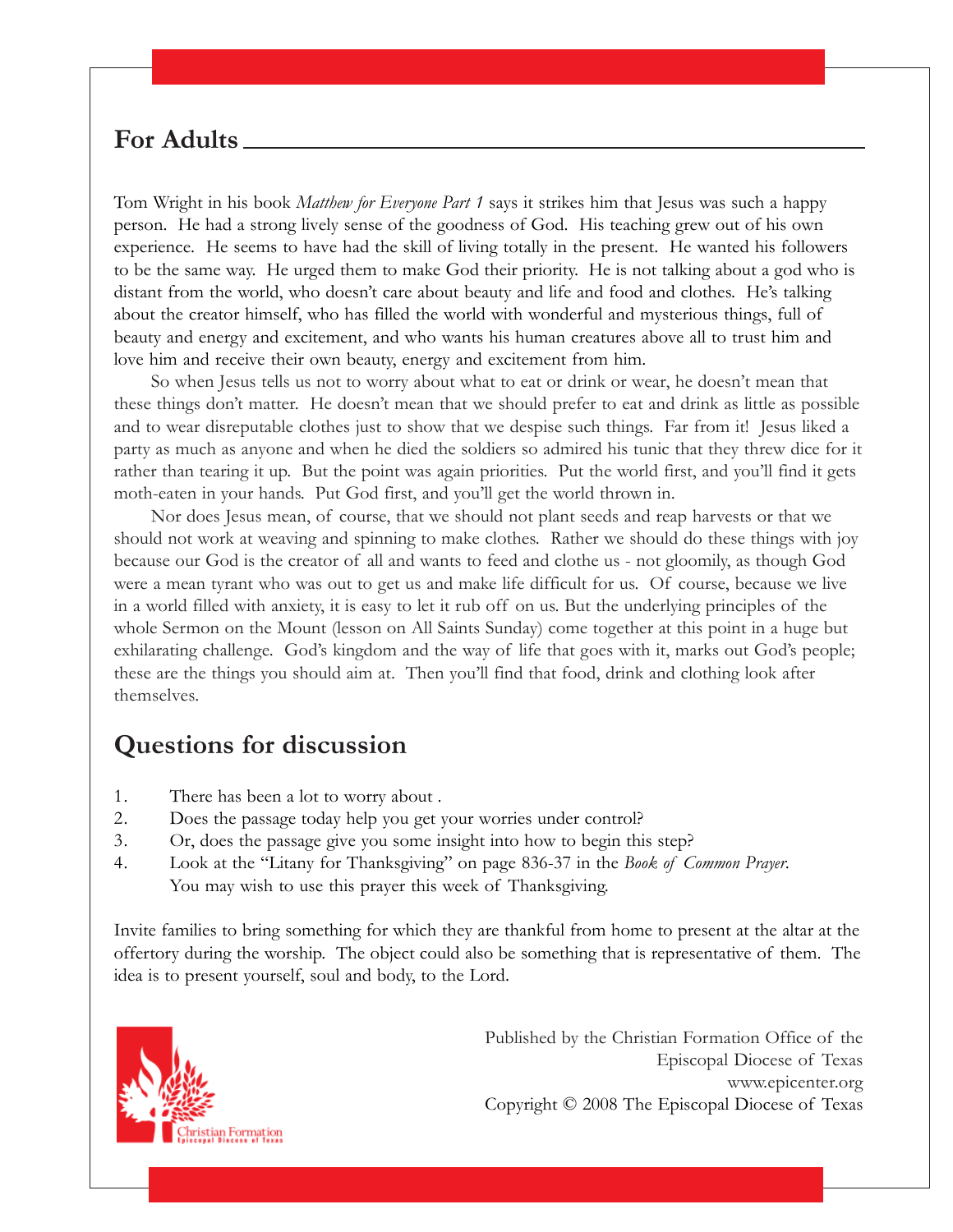

# BRINGING THE LESSONS **HOME**

2008

#### **What is this curriculum?**

Goals

- The curriculum is designed for children K-5th Grade, Youth 6-12th grade and Adults. Younger children can listen to the Bible story and do a simpler art response.
- To provide something can be used in the home

How to use the curriculum

The curriculum can also be used in the homes during the week with the Bible study continuing during the week. The children's literature selection could also be read at home during the week. Some families may have some of these books at home, or can check them out of the local library or school library.

# **Bibliography**

*The Anglican Family Prayer Book*, Anne E. Kitch, Morehouse Publishing *The Book of Common Prayer*, Episcopal Church *I Sing a Song of the Saints of God*, Lesbia Scott, Morehouse Publishing *In Dialogue with Scripture*, The Episcopal Church *John for Everyone*, Tom Wright, Westminster John Knox Press *Mama, Do You Love Me?*, Barbara M. Joosse, Chronicle Books *Matthew for Everyone, Part One*; Tom Wright, Westminster John Knox Press *Noah's Ark*, Peter Spier, Dell Dragonfly Books *Peanut Butter and Jelly Prayers*, Julie B. Sevig, Morehouse Publishing *The Rag Coat*, Lauren Mills, Little, Brown and Company *The Relatives Came*, Cynthia Rylant, Bradbury Press *The Rainbow Fish*, Marcus Pfister, North-South Books *The Sneetches and Other Stories (What Was I Scared Of?*), Dr. Seuss, Random House *Stone Soup*, Marcia Brown, Atheneum Books for Young Readers *Synthesis, A Weekly Resource for Preaching & Worship in the Episcopal Tradition The Table Where Rich People Sit*, Byrd Baylor,Alladin Paperbacks *Young Children and Worship*, Sonja M. Stewart & Jerome W. Berryman, Westminster/John Knox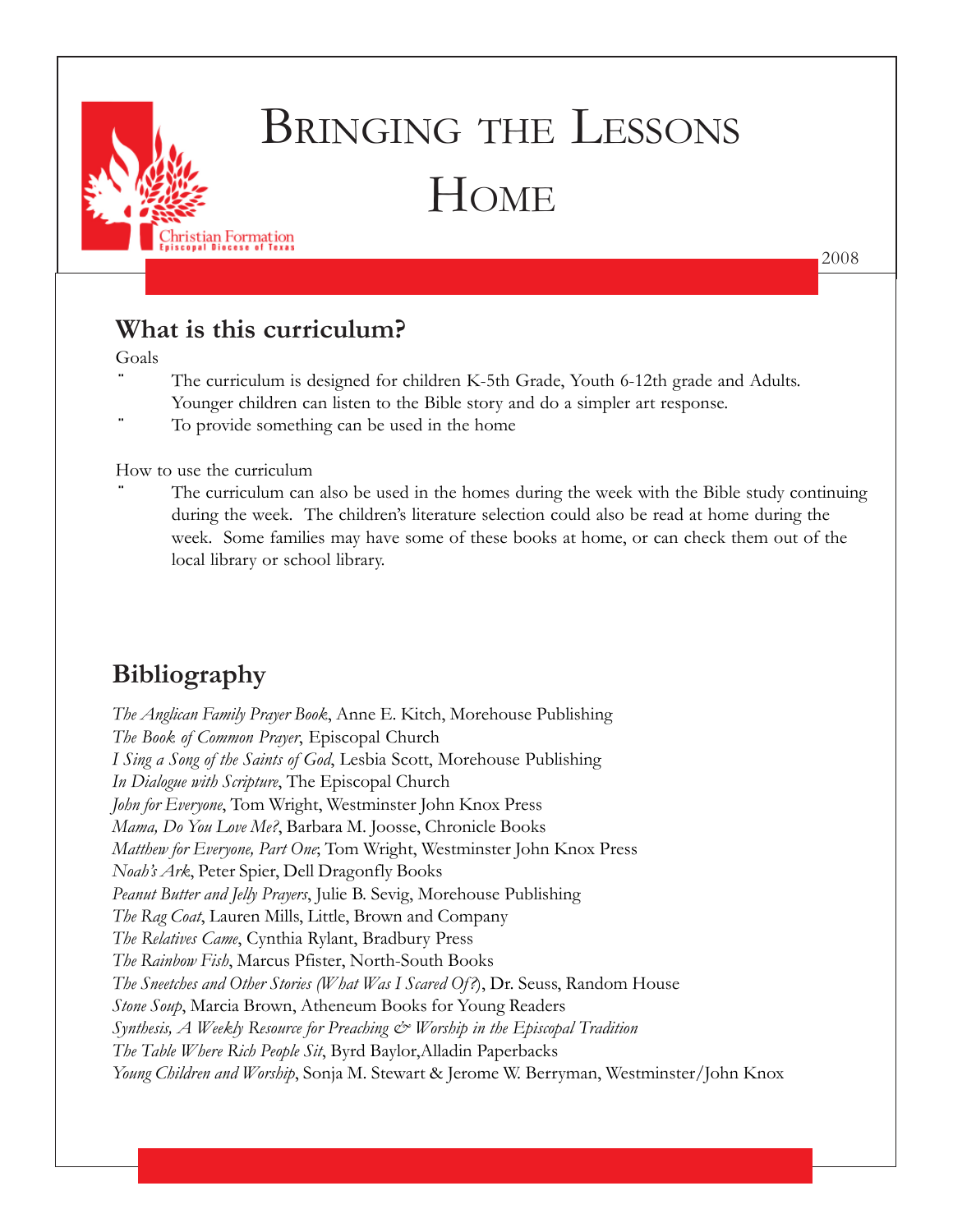#### **Activities for Home**

#### **For Home Devotions**

For the month of October make a center for your home devotions by taking a large sheet of green construction paper to serve as the base. Cut out pumpkin shapes from orange construction paper for each member of your family and tape them to the green paper. Write each person's name on the pumpkin. Tape the pumpkins to the green construction paper base. You may wish to light a small tealight in a glass votive and place it on the mat as well.

You may wish to use this brief devotion each evening or morning - whenever your family is usually together. Taken from *The Book of Common Prayer* "At the Close of Day" pg. 140

#### **At the Close of Day**

*Light the candle if you are using it.*

#### *Pray together Psalm 134:*

Behold now; bless the Lord, all you servants of the Lord, you that stand by night in the house of the Lord.

Lift up your hands in the holy place and bless the Lord; the Lord who made heaven and earth bless you out of Zion.

#### *A Reading*

Lord, you are in the midst of us and we are called by your Name: do not forsake us, O Lord our God. Jeremiah 14:9,22

#### *The following may be said:*

Lord, you now have set your servant free to go in peace as you have promised;

- For these eyes of mine have seen the Savior, whom you have prepared for all the world to see;
- A Light to enlighten the nations,

For the month of November make a placemat out of brown or orange construction paper. A small tealight in a glass votive is suggested. Fill a small basket or bowl with unpopped popcorn kernels. Each day each family member is invited to place popcorn kernels on a tray or a cornucopia or other bowl for those things for which they are thankful that day. On Thanksgiving Eve pop the popcorn and enjoy the treat as a family.

and the glory of your people Israel.

*Prayers for ourselves and others may follow. It is appropriate that prayers of thanksgiving for the blessings of the day and penitence for our sins to be included.*

*The Lord's Prayer* Our Father, who art in heaven, hallowed be thy Name, thy kingdom come, thy will be done, on earth as it is in heaven. Give us this day our daily bread, and forgive us our trespasses, as we forgive those who trespass against us. And lead us not into temptation, but deliver us from evil. For thine is the kingdom, and the power, and the glory, for ever and ever. Amen.

#### *Collect*

Visit this place, O Lord, and drive far from it all snares of the enemy; let your holy angels dwell with us to preserve us in peace; and let your blessing be upon us always; through Jesus Christ our Lord. *Amen*.

The almighty and merciful Lord, Father, Son, and Holy Spirit bless us and keep us. *Amen.*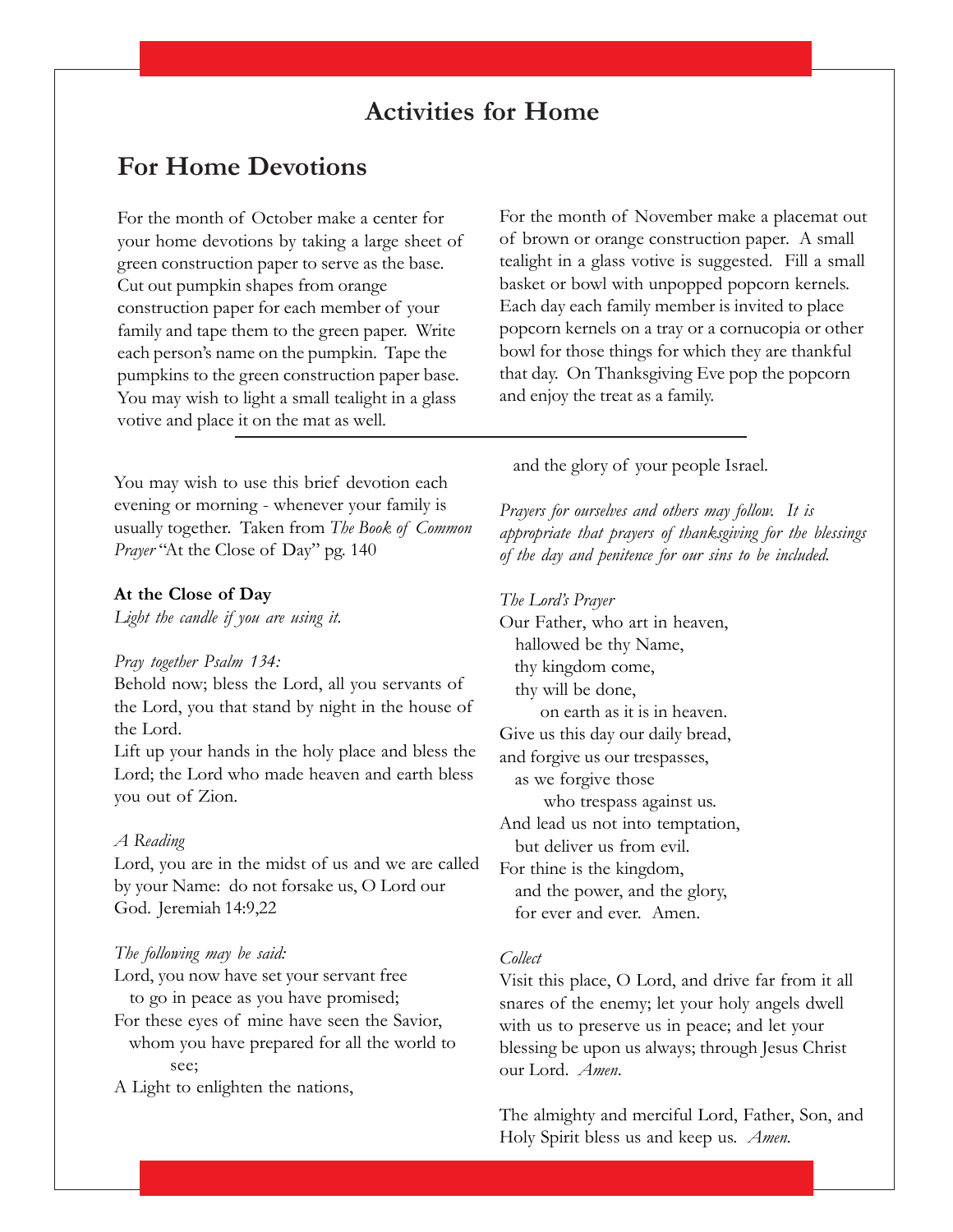#### **Activities for home**

#### **For week of October 12:**

Bible Story: Noah's Ark (Gen. 6:14-7:12) Children's Story: *What Was I Scared Of?* Dr. Seuss You may wish to use the hurricane poem on page 2 of this curriculum.

Read one or both stories if possible and have the following discussion:

- Talk with your children about things that scare them. What do you do to help you not be afraid?
- I wonder how it must have felt to be in that ark?
- I wonder how Noah felt when the dove returned?
- I wonder how Noah felt when the dove did not return?
- I wonder how the animals felt when they got off the ark?
- I wonder if you have ever felt in danger?

#### **For the week of October 19:**

Bible Story: Psalm 23 and Luke 15: 3-7

Children's Story: *Mama, Do You Love Me*, Barbara Joosse Children may have made puppets of the Good Shepherd and the sheep. Encourage them to tell the story using those figures. Remind them that you and their teachers also keep them safe. Encourage them to place their sheep in a safe place.

The children's book is similar to *The Runaway Bunny* or *Papa Do You Love Me*. Help your child think of some examples like those in the story and you give the response like the mother/mother bunny/father gave.

- Talk about places of danger where you have been.
- I wonder if the sheep have names?
- I wonder if you have ever heard the Good Shepherd call your name?

#### **For the week of October 26**

Bible Story: Matthew 25: 34-41

Children's Story: *The Rag Coat*, Lauren Mills The children made small quilt squares using fabric glued onto a handkerchief. You may wish to make another such square using fabric from home, clothes that were damaged in the storm or other bits of fabric you may have. Tell stories about each of the squares. (I used to wear this shirt when I played baseball, etc.) You may wish to make a "quilt" out of colored construction paper or newspapers or magazines or photographs of your family and the hurricane. It is important to talk about each item, telling its story. These are your family stories - who you are.

- Can you weave your story into the stories of Noah, the Good Shepherd, the Bible story for this week?
- Read the Gospel story and then find articles or pictures in newspapers or magazines to illustrate the story.
- Has someone ever given you clothes or food or a place to stay ?
- How did you feel about that?
- Or, did no one help you? How did you feel about that?
- How are you doing right now?

#### **For the week of November 2**

Bible Story: Matthew 5: 1-12, Ecclesiasticus 44: 1-10, 13-14, Revelation 7:2-4; 9-17

Children's Story: *The Relatives Came*, Cynthia Rylant This week we celebrate All Saints and All Souls Days. In the church year, these are two very important holidays.

Children learned about some saints in the hymn "I Sing a Song of the Saints of God."

- Talk about saints that you know.
- Who are saints?
- Can we be saints?

You may wish to take small mirrors and glue them onto fun foam or construction paper. Using a marker write "Name" is a saint of God and put one for each family in a prominent place - refrigerator, etc.

Older children may have made collages of famous people (the reading from Ecclesiasticus). Talk about these people.

Change your center for family devotions today using the popcorn kernels, etc. as described earlier in this material.